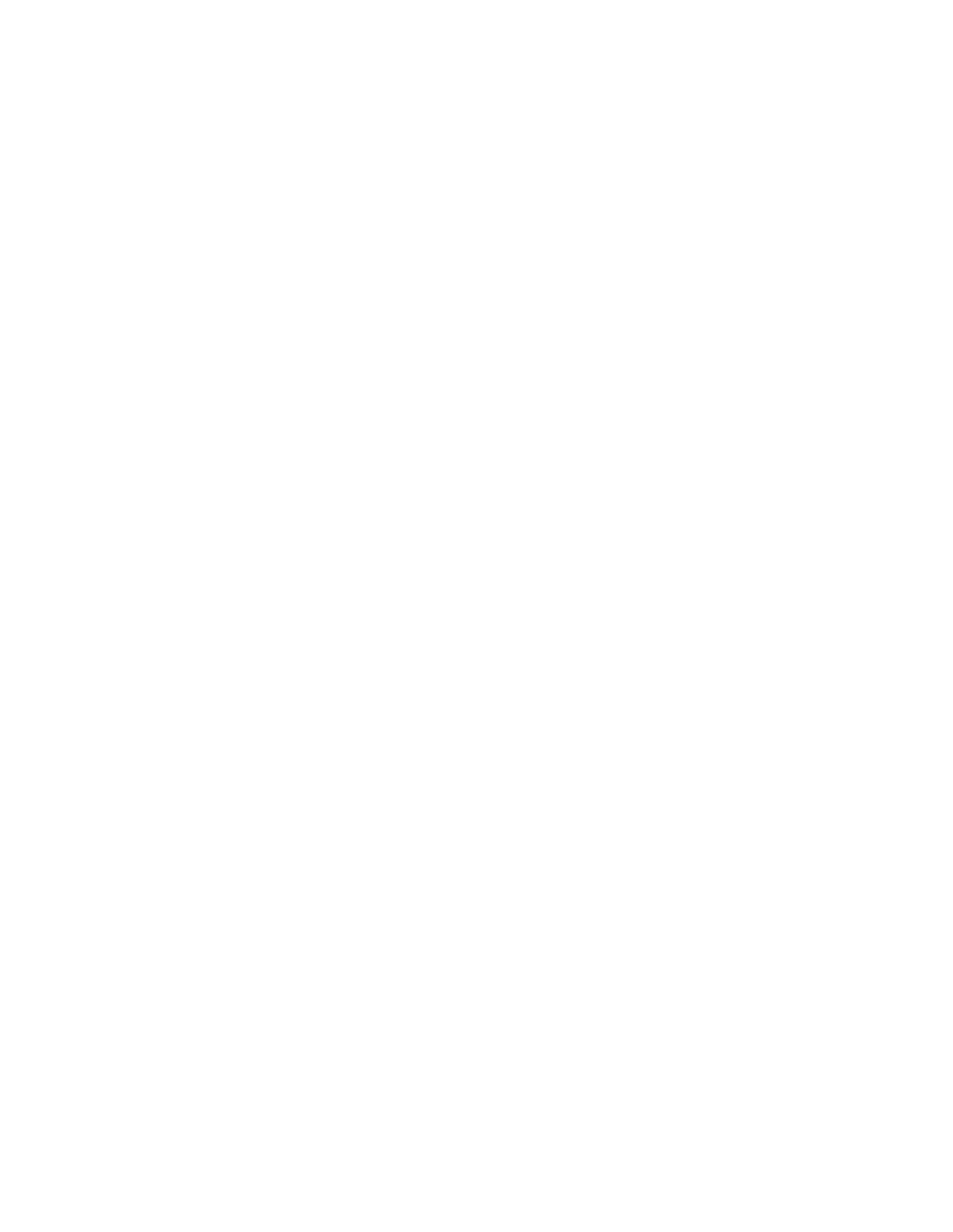# ON THE ORDERS OF PERIODIC SYMPLECTOMORPHISMS OF 4-MANIFOLDS

#### WEIMIN CHEN

Abstract. In this paper we investigate generalizations of the classical Hurwitz theorem concerning bound of the order of automorphism group of a Riemann surface of genus at least two to smooth 4-manifolds. In particular, it is shown that for a simply connected symplectic 4-manifold  $(X, \omega)$  with  $b_2^+ > 1$  and  $[\omega] \in H^2(X; \mathbb{Q}),$ the order of a periodic symplectomorphism of prime order is bounded from above by a constant C, which depends on  $\omega$  in a rather unstable way.

#### 1. Introduction

A classical theorem of Hurwitz says that, for a complex curve  $\Sigma$  of genus  $g \geq 2$ , the order of its automorphism group  $Aut(\Sigma)$  satisfies the following topological bound:

$$
|\mathrm{Aut}(\Sigma)| \leq 84(g-1) = 42 \deg K_{\Sigma}.
$$

Various attempts have been made to generalize this result to higher-dimensional projective varieties. For a minimal smooth projective surface X of general type, Xiao obtained the optimal result in [27, 28] that  $|\text{Aut}(X)| \leq 42^2 c_1 (K_X)^2$ , after a series of earlier work by Andreotti [1], Howard and Sommese [14], Corti [9], Huckleberry and Sauer [15] and Xiao [26]. For dimensions greater than 2, see recent work of D.-Q. Zhang [30] and the references therein.

The purpose of this paper is to investigate generalizations of Hurwitz's theorem to finite automorphism groups of smooth 4-manifolds. For simplicity, we shall restrict our consideration to simply connected 4-manifolds and cyclic automorphism groups of prime order. More precisely, we initiate an investigation of the following question.

Main Question: With certain exceptions, for a given simply connected smooth 4 manifold X, does there exist a constant  $C > 0$ , such that there are no nontrivial smooth  $\mathbb{Z}_p$ -actions of prime order on X provided that  $p > C$ ?

In the above question we have excluded consideration of topological actions. This is because of the following theorem of Edmonds [10]: For any simply connected 4 manifold X and prime number  $p > 3$ , there exists a homologically trivial, locally linear, pseudofree topological  $\mathbb{Z}_p$ -action on X.

The first issue is to understand what would be the exceptional smooth 4-manifolds that one has to exclude from consideration. Obviously, if a 4-manifold admits a smooth

Date: July 12, 2009.

<sup>2000</sup> Mathematics Subject Classification. Primary 57S15, 57R57, Secondary 57R17.

Key words and phrases. Bound of automorphisms; smooth four-manifold; symplectic.

The author was supported in part by NSF grant DMS-0603932.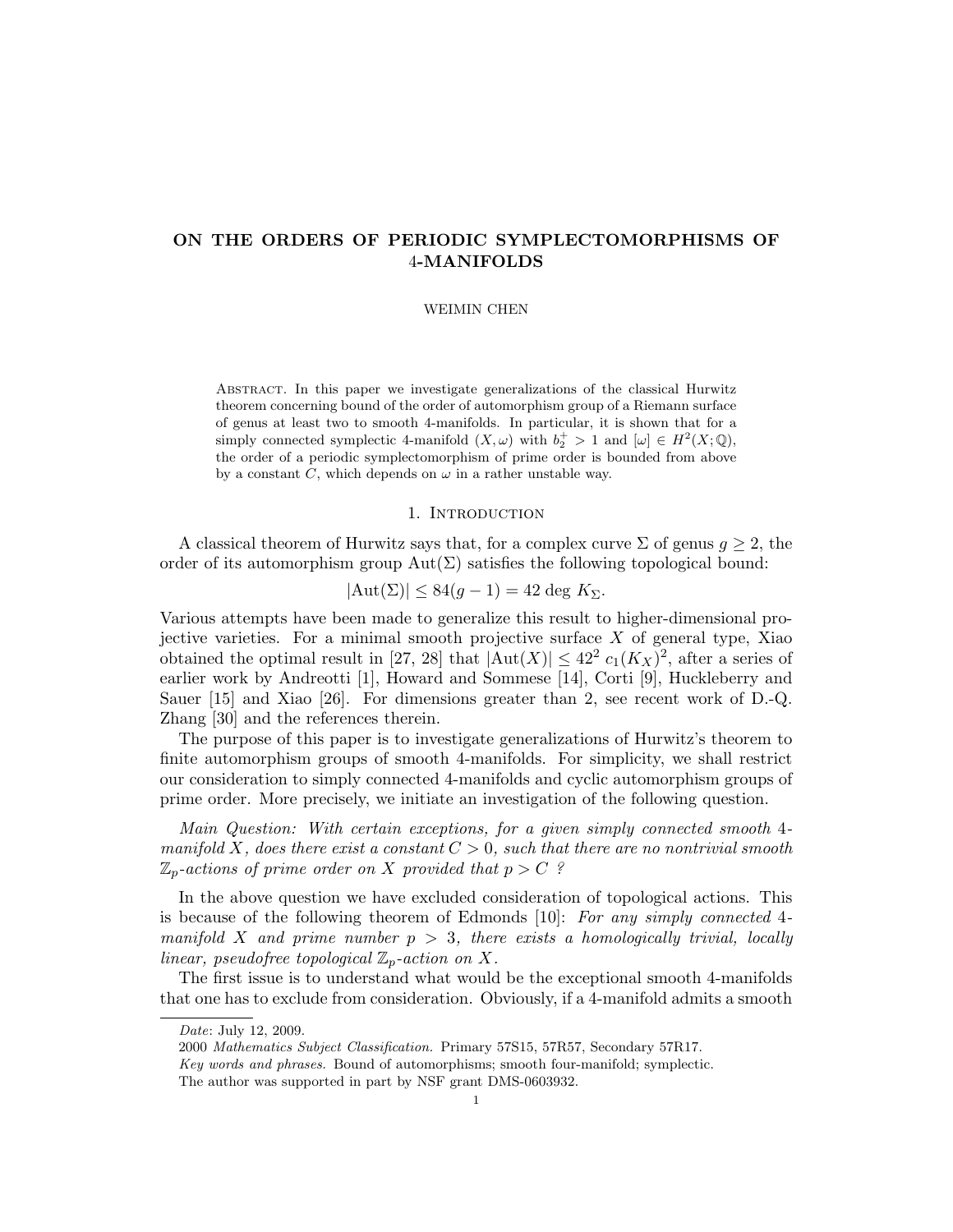#### $2\,$   $\,$   $\,$   $\,$   $\,$  WEIMIN CHEN  $\,$

circle action, there is no chance for such a constant  $C$  to exist which bounds the order p. The question is: if the 4-manifold does not admit a smooth circle action, to what extent the answer to the Main Question is affirmative. In this regard, a theorem of Baldridge  $[3]$  gives a useful criterion for smooth circle actions: Let X be a 4-manifold admitting a smooth circle action with nonempty fixed point set. Then X has vanishing Seiberg-Witten invariant when  $b_2^+ > 1$ , and when  $b_2^+ = 1$  and X is symplectic, X is diffeomorphic to a rational or ruled surface. Note that any circle action on a simply connected 4-manifold must have a fixed point by the Lefschetz fixed point theorem.

Let's first look at holomorphic actions on Kähler surfaces — these are the primary examples of smooth actions on 4-manifolds. We observe

**Theorem 1.1.** Let  $X$  be the underlying smooth 4-manifold of a simply connected compact Kähler surface which does not admit any smooth circle actions. Then given any complex structure on X, there exists a constant  $C > 0$  such that there are no nontrivial holomorphic  $\mathbb{Z}_p$ -actions of prime order on X provided that  $p > C$ . (Here C depends only on the Euler characteristic and the signature of  $X$ .)

*Proof.* (A sketch.) First of all, any  $\mathbb{Z}_p$ -action of prime order has to be homologically trivial (in integral coefficients) provided that the order  $p$  is greater than the Euler characteristic of  $X$ , cf. Lemma 2.1. So without loss of generality, we assume that the actions are homologically trivial. Given such a holomorphic  $\mathbb{Z}_p$ -action, note that the  $(-1)$ -curves (if there are any) must be invariant under the  $\mathbb{Z}_p$ -action. By equivariantly blowing down the  $(-1)$ -curves, we can further assume without loss of generality that  $X$  is minimal.

According to the Enriques-Kodaira Classification, X is either a K3 surface, a properly elliptic surface, or a surface of general type. With this understood, Theorem 1.1 follows readily from Xiao's generalization of Hurwitz's theorem when  $X$  is a surface of general type, and in the case of  $K3$  surfaces or properly elliptic surfaces, it follows from the following homological rigidity theorem of Peters in [24]: a holomorphic action which is trivial on  $H_*(X;\mathbb{Z})$  must be trivial.

 $\Box$ 

We formulate the symplectic analog of Theorem 1.1 in the following conjecture.

**Conjecture 1.2.** Let X be a simply connected symplectic 4-manifold. Suppose X does not admit any smooth circle actions. Then given any symplectic structure  $\omega$  on X, there exists a constant  $C > 0$  such that there are no nontrivial symplectic  $\mathbb{Z}_p$ -actions of prime order on X provided that  $p > C$ .

The main theorem of this paper gives some evidence for the above conjecture.

**Theorem 1.3.** (Main Theorem) Let X be a simply connected symplectic 4-manifold with  $b_2^+ > 1$ . Then given any symplectic structure  $\omega$  with  $[\omega] \in H^2(X; \mathbb{Q})$ , there exists a constant  $C > 0$  such that there are no nontrivial symplectic  $\mathbb{Z}_p$ -actions of prime order on X provided that  $p > C$ .

We should point out that, unlike in Theorem 1.1, the constant  $C$  in the Main Theorem not only depends on the Euler characteristic and the signature of  $X$ , but also on the symplectic structure  $\omega$  (in an interesting way). More precisely, since the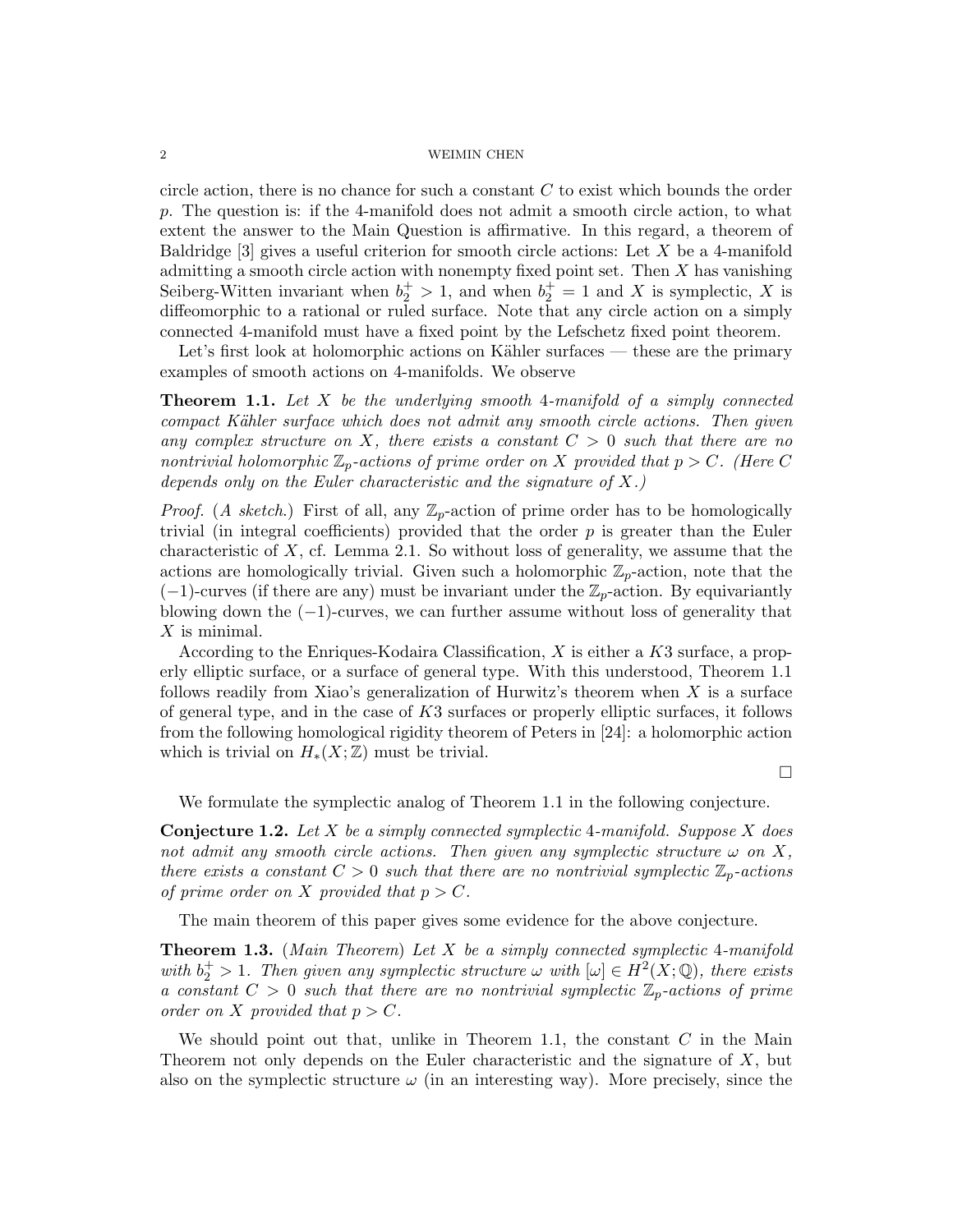class  $[\omega]$  is rational, we let  $N_{\omega}$  be the smallest positive integer such that  $[N_{\omega}\omega]$  is an integral class. Then the constant  $C$  in the Main Theorem depends on

$$
C_{\omega} \equiv N_{\omega} c_1(K) \cdot [\omega],
$$

where K is the canonical bundle of  $(X, \omega)$ . Since  $c_1(K)$  is a Seiberg-Witten basic class of X, the constant C depends on the smooth structure of X as well. Note that the constant  $C_{\omega}$  depends on  $[\omega]$  in a rather unstable fashion because of the factor  $N_{\omega}$ , therefore one can not remove the assumption that  $[\omega]$  is rational by simply perturbing  $\omega$  into one which is of rational class.

Example 1.4. The following construction shows that, in the most general form of Conjecture 1.2, the constant C should depend on the pairing  $c_1(K) \cdot [\omega]$  (for simplicity, we assume  $[\omega]$  is integral so that  $N_{\omega} = 1$ .

Let  $X_0$  be the smooth rational elliptic surface given by the Weierstrass equation

$$
y^2z = x^3 + v^5z^3.
$$

For any prime number  $p \geq 5$ , one can define an order-p automorphism g of  $X_0$  as follows (cf.  $[29]$ ):

$$
g: (x, y, z; v) \mapsto (\mu_p^{-5}x, y, \mu_p^{-15}z; \mu_p^{6}v), \ \mu_p \equiv \exp(2\pi i/p).
$$

Then g preserves the elliptic fibration and leaves exactly the two singular fibers (at  $v = 0$  and  $v = \infty$ ) invariant. Now we fix an integral Kähler form  $\omega$  on  $X_0$ . Let  $X_p$ be the symplectic 4-manifold obtained from  $X_0$  by performing knot surgery (cf. [13]) using the trefoil knot on  $p$  copies of regular fibers of the elliptic fibration which are invariant under the order-p automorphism g. Then  $X_p$  is homeomorphic to  $X_0$ , and the canonical class of  $X_p$  is given by the formula

$$
c_1(K_{X_p})=(2p-1)\cdot [T],
$$

where  $[T]$  is the fiber class of the elliptic fibration which pairs positively with the Kähler form  $\omega$ . It is clear that  $X_p$  inherits a periodic symplectomorphism of order p. Since  $c_1(K_{X_p}) \cdot [\omega] > 0$  and  $c_1(K_{X_p})^2 = 0$ ,  $X_p$  is not rational or ruled, cf. [18]. By Baldridge's theorem [3],  $X_p$  does not admit any smooth circle actions.

We thus obtained, for any prime number  $p \geq 5$ , a symplectic 4-manifold  $X_p$  homeomorphic to the rational elliptic surface, which admits no smooth circle actions but has a periodic symplectomorphism of order  $p$ . Observe that the order  $p$  satisfies

$$
p \le \frac{1}{2}(c_1(K_{X_p}) \cdot [\omega] + 1).
$$

Note that in the above example, the manifold  $X_p$  has  $b_2^+=1$ . It is unclear, however, that with the condition  $b_2^+ > 1$ , whether the constant C can be made independent of  $C_{\omega}$ . In particular, the symplectic analog of Xiao's theorem remains open. More precisely, assuming  $b_2^+ > 1$ ,  $c_1(K)^2 > 0$  and  $(X, \omega)$  minimal, it is not known whether the constant C in the Main Theorem can be replaced by a multiple of  $c_1(K)^2$ . Notice that the construction in Example 1.4 does not extend to the  $b_2^+ > 1$  case by simply replacing the rational elliptic surface with some other elliptic surfaces with  $b_2^+ > 1$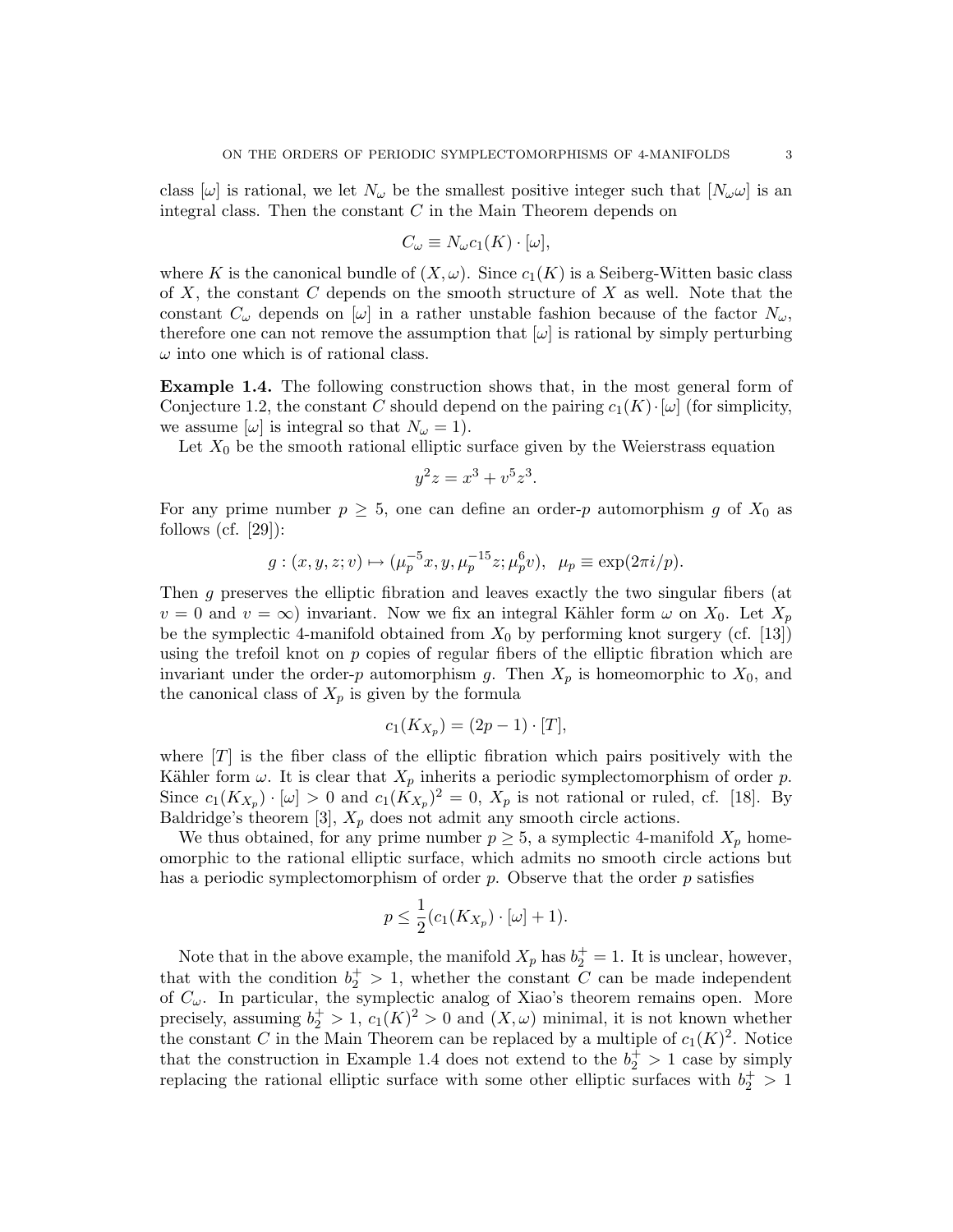because of Theorem 1.1. On the other hand, there are simply connected symplectic 4 manifolds  $(X, \omega)$  with  $b_2^+ > 1$ , which have the same topological type, but the constant  $C_{\omega}$  can be made arbitrarily large.

For the smooth analog of Conjecture 1.2, the examples  $X_p$  in Example 1.4 also indicate that the constant C should depend on the smooth structure in general.

In the examples  $X_p$ , the underlying topological 4-manifold does admit a smooth structure which supports a smooth circle action, i.e., the rational elliptic surface  $X_0$ . What if we only consider 4-manifolds which do not admit smooth circle actions for any smooth structures? By a theorem of Atiyah and Hirzebruch [2], a spin 4-manifold with non-zero signature does not admit any smooth circle actions.

**Question 1.5.** Let X be a simply connected smoothable 4-manifold with even intersection form and non-zero signature. Does there exist a constant  $C > 0$  depending on the topological type of X only, such that for any prime number  $p > C$ , there are no  $\mathbb{Z}_p$ -actions on X which are smooth with respect to some smooth structure ?

We remark that Question 1.5 is particularly interesting in the case of  $K3$  surfaces. It is a long-standing problem as whether the K3 surface (with the standard smooth structure) admits any smooth finite group actions which are homologically trivial. It is well-known that there are no such holomorphic actions, and recently it was shown that there are no such symplectic finite group actions as well, cf. [6]. Since for  $p > 23$ , any  $\mathbb{Z}_p$ -action of prime order on a homotopy K3 surface is homologically trivial, we see that Question 1.5 is related to the above homological rigidity problem of smooth actions on the  $K3$  surface (or more generally, on a homotopy  $K3$  surface).

Next we discuss the main ideas and ingredients in the proof of the Main Theorem. Let  $(M, \omega)$  be a symplectic 4-manifold and G be a finite group acting on M smoothly and effectively which preserves the symplectic form  $\omega$ . Denote by  $b_G^{2,+}$  $G^{2,+}$  the dimension of the maximal subspace of  $H^2(M;\mathbb{R})$  over which the cup-product is positive and the induced action of  $G$  is trivial. Then an equivariant version of Taubes' theorem  $SW \Rightarrow Gr$  (cf. [25]) may be applied to  $(M,\omega)$  provided that  $b_G^{2,+} \geq 2$ . More precisely, when  $b_G^{2,+} \geq 2$ , the G-equivariant Seiberg-Witten invariant is well-defined and is nonzero for the G-equivariant canonical bundle  $K_{\omega}$ . This implies that, for any  $r > 0$ , the r-version of Taubes' perturbed Seiberg-Witten equations has a solution  $((\alpha, \beta), a)$ which is fixed under the action of G. Letting  $r \to \infty$  as usual, the zero set  $\alpha^{-1}(0)$ converges to a finite set of J-holomorphic curves  $\{C_i\}$ , such that  $c_1(K_\omega) = \sum_i n_i C_i$ for some integers  $n_i > 0$ . Here J is any fixed choice of G-equivariant,  $\omega$ -compatible almost complex structure.

Since  $\alpha$  is fixed under G, it follows easily that the set  $\cup_i C_i$  is G-invariant, and furthermore,  $\cup_i C_i$  contains all the fixed points of G except for those isolated ones at which the representation of G on the complex tangent space has determinant 1. This in principle allows one to analyze the action of G near its fixed point set, and sometimes even the induced representation of  $G$  on the second cohomology — the two crucial pieces of informations about the action of G on  $M$  — by looking at the restriction of the G-action in a neighborhood of  $\cup_i C_i$ . The main difficulty lies in the fact that in general not much can be said about the structure of the set  $\cup_i C_i$ . Unlike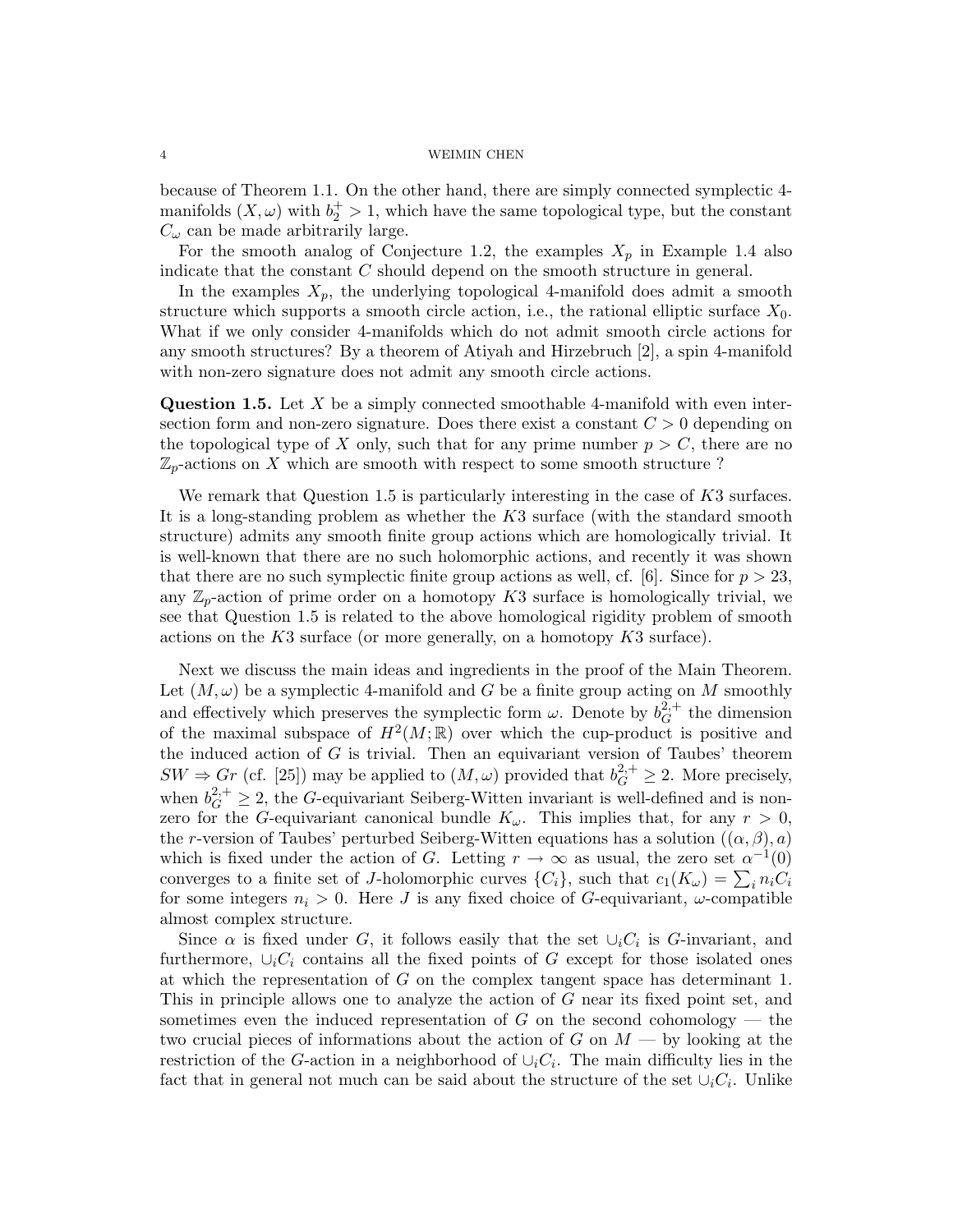the non-equivariant case where  ${C_i}$  can be made disjoint and embedded for a generic choice of J, in the presence of group actions the set  $\cup_i C_i$  could be very complicated in general even with a choice of generic equivariant  $J$ , cf. [4]. The only exceptional case is when  $(M, \omega)$  is minimal and  $c_1(K_\omega)^2 = 0$ . This was explored in [6] in investigating the homological rigidity of symplectic finite group actions. For further applications concerning group actions and exotic smooth structures, see [7, 8].

With the preceding understood, the proof of the Main Theorem relies in a crucial way on the following technical lemma. Recall from [25], Section 5(e), that for any point  $x \in \bigcup_i C_i$ , and for any embedded J-holomorphic disk D such that  $D \cap (\bigcup_i C_i) = \{x\},$ a local intersection number  $\text{int}_D(x)$  is defined. (Note that it was shown in [25] that such embedded J-holomorphic disks D exist in abundance.)

**Lemma 1.6.** Let  $1 \neq g \in G$  and  $x \in \bigcup_i C_i$  such that  $g \cdot x = x$ . Suppose the action of g near x is given by

$$
g\cdot(z_1,z_2)=(\lambda^{m_1}z_1,\lambda^{m_2}z_2)
$$

in an  $\omega$ -compatible local complex coordinate system  $(z_1, z_2)$  centered at x, where  $\lambda =$  $\exp(2\pi i/m)$  with  $m \equiv order(g)$ , and  $0 \leq m_1, m_2 < m$ . Suppose further that  $x \in \alpha^{-1}(0)$ for all  $r > 0$ . Then there exist non-negative integers  $a_1, a_2$  with  $a_1 + a_2 > 0$  satisfying the congruence relation

$$
(a_1 + 1)m_1 + (a_2 + 1)m_2 = 0 \pmod{m},
$$

such that

$$
int_D(x) \ge a_1 + a_2
$$

for any embedded J-holomorphic disk D.

**Remark 1.7.** When the representation of g on the complex tangent space of x has determinant  $\neq 1$ , i.e., when  $m_1 + m_2 \neq 0 \pmod{m}$ , the assumption that  $x \in \alpha^{-1}(0)$ for all  $r > 0$  is automatically satisfied. This is because when  $m_1 + m_2 \neq 0 \pmod{m}$ , the representation of g on the fiber of the G-equivariant canonical bundle  $K_{\omega}$  at x is non-trivial, so that  $\alpha(x) = 0$  has to be true since  $\alpha$  is fixed by q.

The following recipe will be used frequently in determining the local intersection number int<sub>D</sub>(x): suppose a branch of  $\cup_i C_i$  near x is parametrized by a holomorphic map over a neighborhood of  $0 \in \mathbb{C}$  which is given in local coordinates by

 $z_1 = z^l, z_2 = cz^{l'} + \cdots$  (higher order terms),

where  $l' > l$  unless  $l = 1$  and  $c = 0$ , and suppose the multiplicity of the branch is n, then the contribution of the branch to  $\text{int}_D(x)$  is equal to nl provided that the J-holomorphic disk D is not tangent to  $z_2 = 0$  at x (i.e., the tangent space of the branch at x). See Theorem 7.1 in Micallef and White  $[22]$ .

We end with a few remarks about the remaining case of Conjecture 1.2, i.e., when  $b_2^+ = 1$ . A simply connected, symplectic 4-manifold with  $b_2^+ = 1$  is homeomorphic to a rational or ruled surface, and when the manifold does not admit a smooth circle action, the smooth structure must be an exotic one which is characterized by the condition  $c_1(K) \cdot [\omega] > 0$ , cf. [18]. Many symplectic exotic rational surfaces have been constructed recently following the work of Jongil Park [23].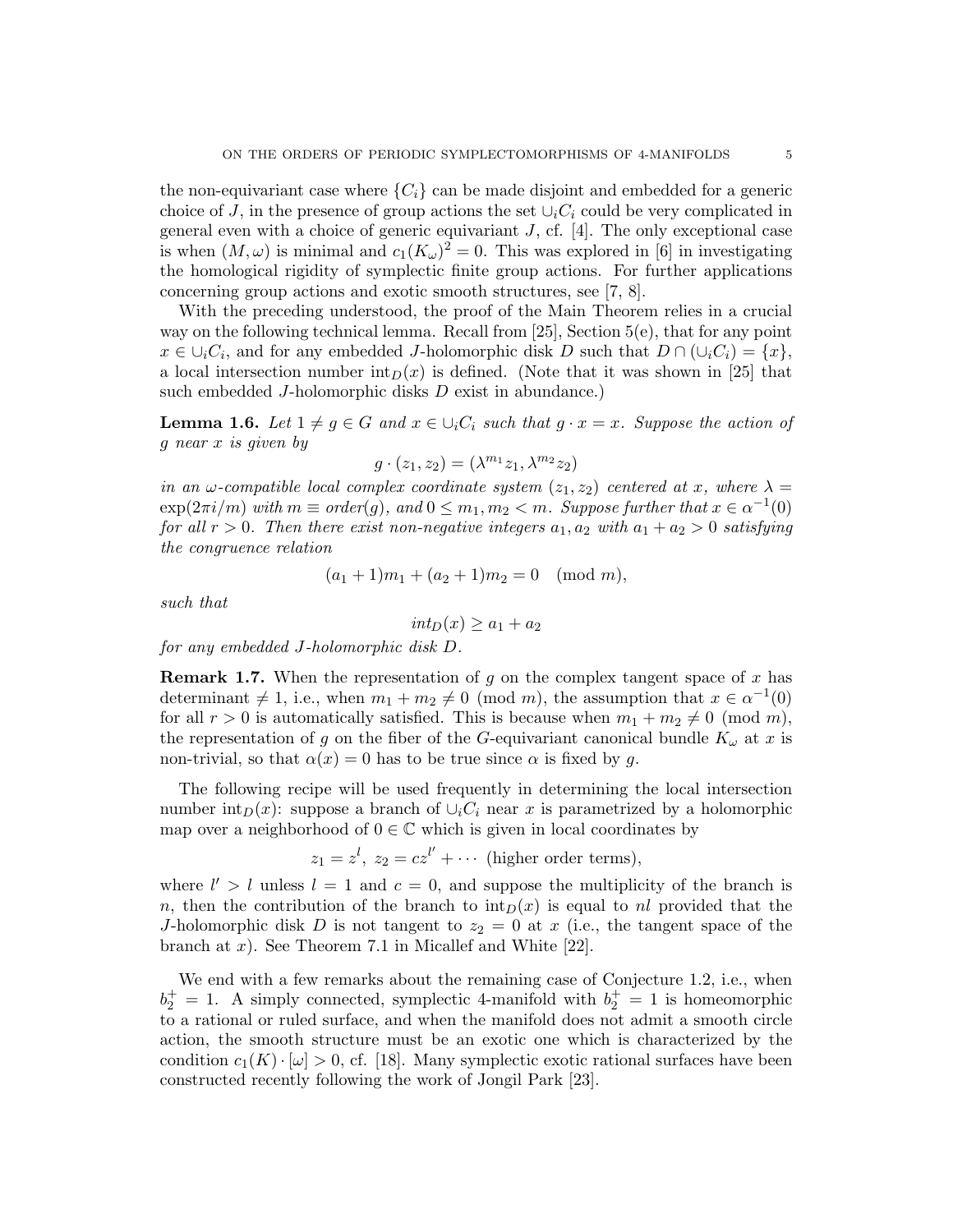Our proof of the Main Theorem breaks down in the case of  $b_2^+ = 1$ , even though the main line of arguments continues to work in this case. The missing ingredient is the equivariant version of Taubes' theorem, i.e., for any  $r > 0$ , the r-version of Taubes' perturbed Seiberg-Witten equations associated to the equivariant canonical bundle has a solution which is fixed under the group action. Notice that with the condition  $c_1(K) \cdot [\omega] > 0$ , one can argue using the wall-crossing formula that the (nonequivariant) r-version of Taubes' perturbed Seiberg-Witten equations associated to the square of the canonical bundle has a solution for sufficiently large  $r > 0$  provided that the dimension of the corresponding Seiberg-Witten moduli space is non-negative (which is equivalent to  $c_1(K)^2 \geq 0$ ). One could argue similarly using wall-crossing to get an equivariant version of this result which would be a good substitute of Taubes' theorem for our purpose, but unfortunitely the non-negativity of the dimension of the corresponding moduli space of equivariant Seiberg-Witten equations is much harder to verify; the calculation of the dimension requires knowledge about the group action near the fixed point set, which is not known a priori in general except for the case of a homology  $\mathbb{CP}^2$  due to the work of Edmonds and Ewing [12].

**Theorem 1.8.** Let X be a smooth 4-manifold which is a homology  $\mathbb{CP}^2$ . Then for any symplectic structure  $\omega$  with  $c_1(K) \cdot [\omega] > 0$ , there exists a constant  $C > 0$  such that there are no nontrivial symplectic  $\mathbb{Z}_p$ -actions of prime order on X for  $p > C$ .

**Remark 1.9.** (1) Theorem 1.8 holds true more generally when X is only a  $\mathbb{Q}$ -homology  $\mathbb{CP}^2$  provided that the  $\mathbb{Z}_p$ -actions are pseudofree, i.e., having only isolated fixed points. The primary examples of a symplectic Q-homology  $\mathbb{CP}^2$  with  $c_1(K) \cdot [\omega] > 0$  are complex surfaces of general type with  $p_g = 0$  and  $c_1^2 = 9$ , known as fake projective planes. Many of them have nontrivial automorphism groups which always give pseudofree actions, cf. [17].

(2) Since  $b_2 = b_2^+ = 1$  in this case, one can always rescale  $\omega$  so that  $[\omega]$  is a generater of  $H^2(X)$ . With this choice of  $\omega$ ,  $N_{\omega} = 1$  and  $c_1(K) \cdot [\omega] = 3$ , so that the constant C in Theorem 1.8 is in fact independent of  $\omega$ . It is an interesting problem to find out the optimal value of C in Theorem 1.8.

The organization of this paper is as follows. Section 2 consists of a set of preliminary lemmas preparing for the proof of the Main Theorem. In particular, it contains the proof of Lemma 1.6. Section 3 is devoted to the proof of the Main Theorem, and the proof of Theorem 1.8 is given in Section 4.

#### 2. Preliminary lemmas

**Lemma 2.1.** Let  $X$  be a simply connected 4-manifold. Then for any prime number  $p > \chi(X)$  (the Euler characteristic of X), a locally linear topological  $\mathbb{Z}_p$ -action on X is necessarily homologically trivial.

*Proof.* First of all, since  $p > \chi(X) \geq 2$ , p must be odd and the  $\mathbb{Z}_p$ -action must be orientation preserving. By a theorem of Kwasik and Schultz [16], the induced  $\mathbb{Z}_p$ integral representation on  $H^2(X)$  is decomposed into a direct sum

$$
H^2(X) = \mathbb{Z}[\mathbb{Z}_p]^r \oplus \mathbb{Z}^t \oplus \mathbb{Z}[\mu_p]^s
$$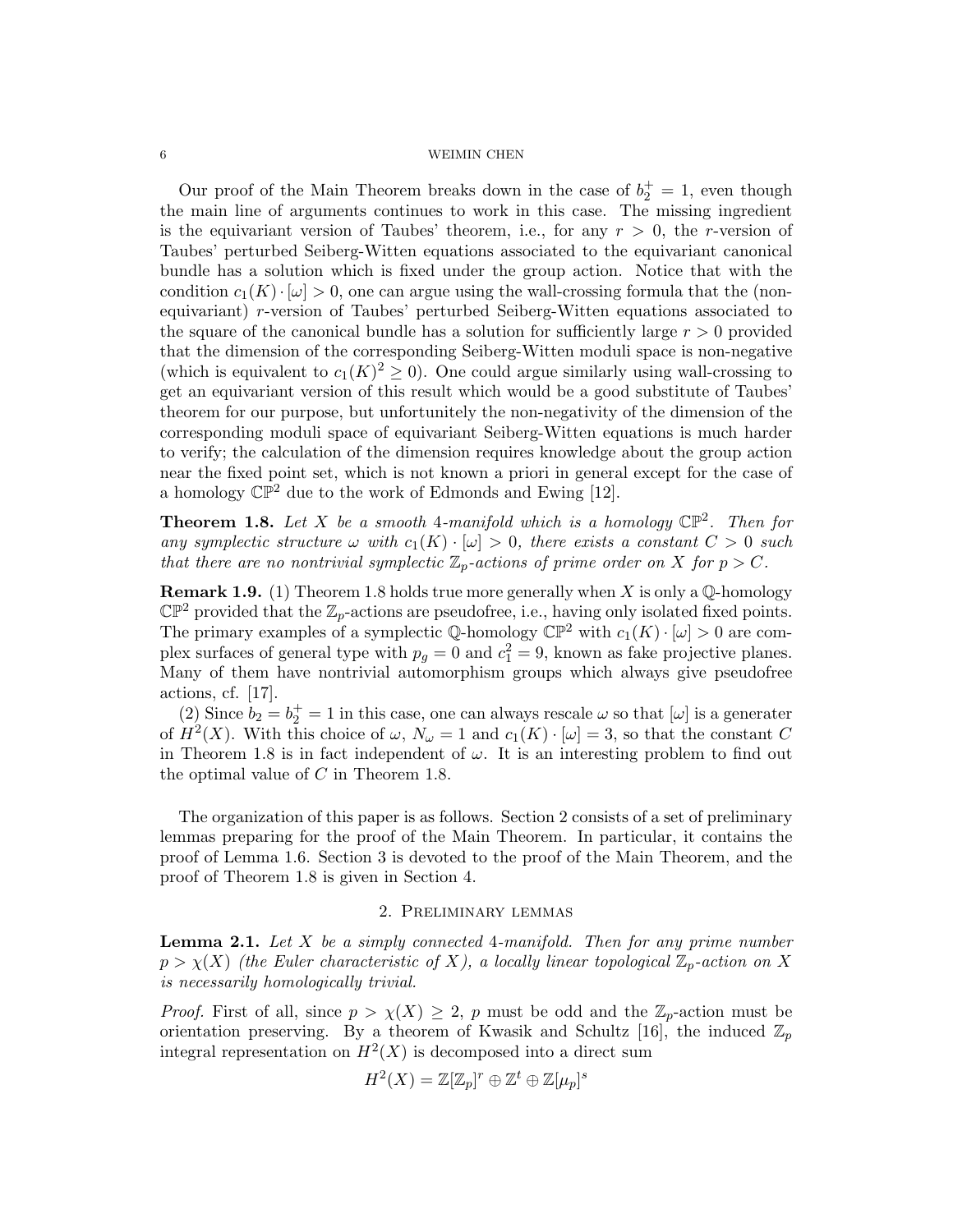for some integers  $r, t, s \geq 0$ , where the group ring  $\mathbb{Z}[\mathbb{Z}_p]$  is the regular representation of Z-rank p, Z is the trivial representation of Z-rank 1, and  $\mathbb{Z}[\mu_p]$  is the representation of cyclotomic type of  $\mathbb{Z}$ -rank  $p-1$ , which is the kernel of the augmentation homomorphism  $\mathbb{Z}[\mathbb{Z}_p] \to \mathbb{Z}$ . (Here  $\mu_p \equiv \exp(2\pi i/p)$ .) This gives rise to

$$
b_2(X) = rp + t + s(p - 1).
$$

Now if  $p > \chi(X) = b_2(X) + 2$ , the only solution to the above equation is  $r = s = 0$ and  $t = b_2(X)$ , which means that the induced action of  $\mathbb{Z}_p$  on  $H^2(X)$  is trivial.

 $\Box$ 

Thus without loss of generality, we may assume the  $\mathbb{Z}_p$ -action on  $(X, \omega)$  under consideration is homologically trivial by assuming that  $p > \chi(X)$ . Under this assumption, the only 2-dimensional components in the fixed point set are 2-spheres, cf. [11].

**Lemma 2.2.** Let G be a finite group acting on a symplectic 4-manifold  $(M, \omega)$ , preserving the form  $\omega$  and inducing a trivial action on  $H^2(M)$ . Then there exists a symplectic 4-manifold  $(M', \omega')$ , which is a symplectic blowdown of  $(M, \omega)$ , with an induced G-action preserving the form  $\omega'$  and inducing a trivial action on  $H^2(M')$ , such that for any G-equivariant,  $\omega'$ -compatible almost complex structure J, M' contains no embedded J-holomorphic 2-spheres with self-intersection  $-1$ . Furthermore, if  $[\omega]$  is rational, so is  $[\omega']$ , and one has  $C_{\omega'} \leq C_{\omega}$ .

*Proof.* Suppose there exists a G-equivariant,  $\omega$ -compatible almost complex structure J on M such that M contains an embedded J-holomorphic 2-sphere C with  $C^2 = -1$ . Since G acts trivially on  $H^2(M)$ , the class of g  $\cdot$  C equals the class of C for any  $g \in G$ . This implies  $g \cdot C = C$ , i.e., C is invariant under G, because otherwise  $(g \cdot C) \cdot C \ge 0$ by the positivity of intersections of J-holomorphic curves, which then contradicts the identity  $(g \cdot C) \cdot C = C^2 = -1$ .

We G-equivariantly blow down  $(M, \omega)$  along C and obtain a symplectic 4-manifold  $(M', \omega')$ , which inherits a symplectic G-action from  $(M, \omega)$ . Clearly the induced action of G on  $H^2(M')$  is also trivial.

We shall prove that if  $[\omega]$  is a rational class, so is  $[\omega']$ , and one has  $C_{\omega'} \leq C_{\omega}$ . To see this, let  $x \in M'$  be the image of C under the blowing down. Then there exist small neighborhoods U of C in M and U' of x in M', such that  $(M\setminus U,\omega)$  and  $(M'\setminus U',\omega')$  are symplectomorphic, cf. [20]. It follows easily that  $[N_{\omega} \omega']$  is an integral class in  $H^2(M')$ . (Here recall that  $N_{\omega}$  is the smallest positive integer such that  $[N_{\omega}\omega]$  is an integral class in  $H^2(M)$ .) This implies  $N_{\omega'} \leq N_{\omega}$ , and since  $c_1(K_{M'}) \cdot [\omega'] < c_1(K_M) \cdot [\omega]$ , one clearly has  $C_{\omega'} \leq C_{\omega}$ .

This process will terminate because  $b_2(M') = b_2(M) - 1$ . At the end we obtain a symplectic 4-manifold, still denoted by  $(M', \omega')$ , such that for any G-equivariant,  $\omega'$ -compatible almost complex structure J,  $M'$  contains no embedded J-holomorphic 2-spheres with self-intersection −1.

 $\Box$ 

A natural question is whether the manifold  $(M', \omega')$  is minimal. Recall that a symplectic 4-manifold is said to be minimal if there exist no embedded symplectic 2-spheres with self-intersection −1. The next lemma gives an answer to this question.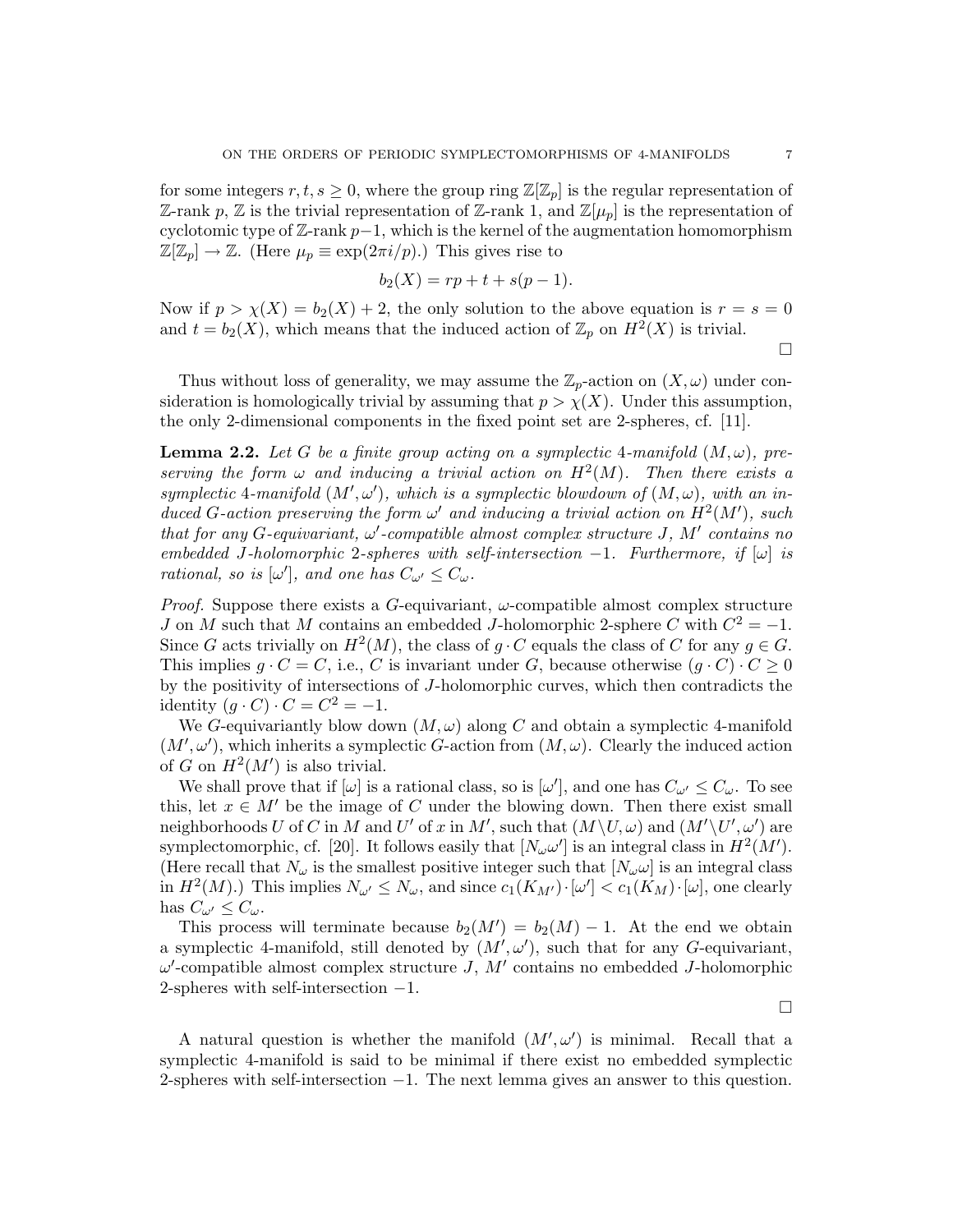**Lemma 2.3.** Let  $(M, \omega)$  be a symplectic 4-manifold which is not rational or ruled. If there exists a  $\omega$ -compatible almost complex structure  $J_0$  such that M contains no embedded  $J_0$ -holomorphic 2-spheres with self-intersection  $-1$ , then  $(M, \omega)$  is minimal.

*Proof.* Suppose to the contrary that  $(M, \omega)$  is not minimal, and let  $\Sigma$  be an embedded symplectic 2-sphere with self-intersection  $-1$  in M. Then there exists a  $\omega$ -compatible almost complex structure  $J'$  on M such that  $\Sigma$  is  $J'$ -holomorphic. On the other hand, by Corollary 3.3.4 in McDuff-Salamon [21], for any J an embedded J-holomorphic 2 sphere with self-intersection −1 is always a regular point in the corresponding moduli space of J-holomorphic curves, which is also the only point in the moduli space because of positivity of intersections of J-holomorphic curves. This implies that the Gromov invariant counting J-holomorphic 2-spheres in the class of  $\Sigma$  equals  $\pm 1$ . In particular, there exists a finite set of  $J_0$ -holomorphic curves  $\{\Gamma_j\}$  such that

$$
[\Sigma] = \sum_j l_j \Gamma_j
$$
 for some integers  $l_j > 0$ .

Consider first the case where  $b_2^+ > 1$ . By Taubes [25] the Gromov invariant  $Gr(K_M) \neq 0$ , so that there exists a finite set of  $J_0$ -holomorphic curves  $\{C_i\}$  such that

$$
c_1(K_M) = \sum_i n_i C_i
$$
 for some integers  $n_i > 0$ .

Since  $c_1(K_M) \cdot [\Sigma] = -1 < 0$ , there exists a j such that  $c_1(K_M) \cdot \Gamma_i < 0$ . Because of positivity of intersections of pseudo-holomorphic curves, there must be an  $i$  such that  $\Gamma_j = C_i$ . Now  $c_1(K_M) \cdot C_i < 0$  implies that  $C_i^2 \leq \frac{1}{n_i} c_1(K_M) \cdot C_i < 0$ , and by the adjunction inequality one has

$$
0 \le \text{genus}(C_i) \le C_i^2 + c_1(K_M) \cdot C_i + 2 \le (-1) + (-1) + 2 = 0,
$$

which implies that  $C_i$  is an embedded 2-sphere with self-intersection  $-1$ , contradicting the assumption on  $J_0$ . Hence  $(M, \omega)$  must be minimal in this case.

The case of  $b_2^+=1$  is slightly more involved. First, we symplectically blowdown  $(M, \omega)$  to get a minimal symplectic 4-manifold  $(M', \omega')$ . Then because  $(M, \omega)$  is not rational or ruled, one must have  $c_1(K_{M'}) \cdot [\omega'] > 0$  and  $c_1(K_{M'})^2 \geq 0$ , cf. [18]. With these conditions, one can show by a wall-crossing argument that the Gromov invariant  $Gr(2K_{M'}) \neq 0$ . On the other hand, by the blowup formula of Gromov invariant [19], if we denote by  $E_1, \dots, E_n \in H^2(M)$  the exceptional divisors of the symplectic blowdown  $\pi : M \to M'$  (i.e., the Poincaré duals of the symplectic (-1)-spheres in M), then

$$
Gr(2K_M + \sum_{s=1}^{n} E_s) = Gr(\pi^*(2K_{M'}) - \sum_{s=1}^{n} E_s) = Gr(2K_{M'}) \neq 0.
$$

Consequently, there exists a finite set of  $J_0$ -holomorphic curves  $\{\hat{C}_k\}$  such that

$$
c_1(2K_M + \sum_{s=1}^n E_s) = \sum_k \hat{n}_k \hat{C}_k
$$
 for some integers  $\hat{n}_k > 0$ .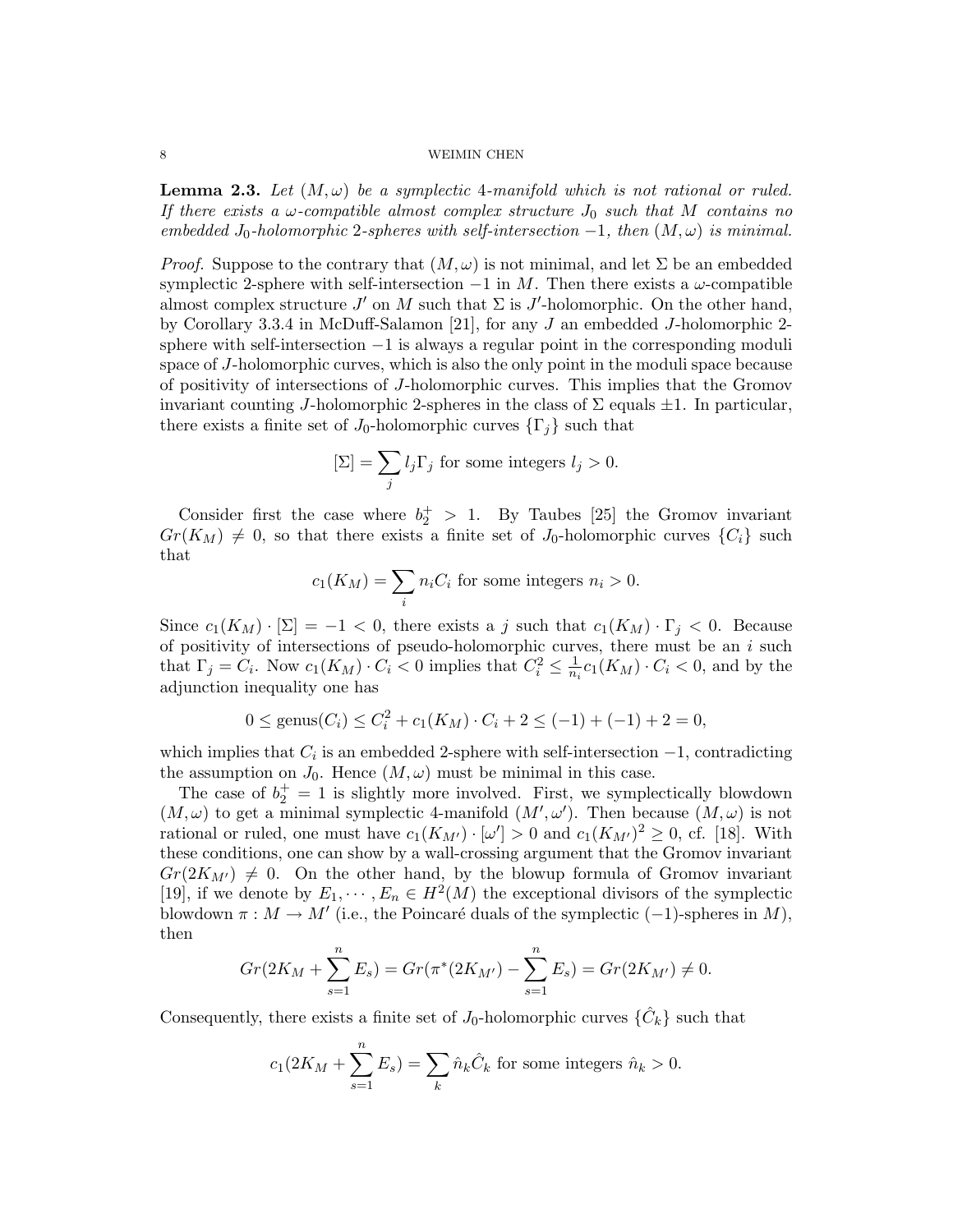Finally, we observe that the Gromov invariant  $Gr(-E_s) \neq 0$  for each s. (Note that we have proved this fact for the Poincaré dual of  $\Sigma$ .) Hence for each s, there exists a finite set of  $J_0$ -holomorphic curves  $\{\Gamma_{is}\}\$  such that

$$
c_1(-E_s) = \sum_j l_{js} \Gamma_{js}
$$
 for some integers  $l_{js} > 0$ .

Putting these together, one has

$$
c_1(2K_M) = \sum_k \hat{n}_k \hat{C}_k + \sum_{j,s} l_{js} \Gamma_{js} = \sum_i n_i C_i,
$$

for a finite set of  $J_0$ -holomorphic curves  $\{C_i\}$  and integers  $n_i > 0$ . Again, since  $c_1(2K_M)\cdot[\Sigma] = -2 < 0$ , there exists a j such that  $c_1(2K_M)\cdot[\Gamma] < 0$ . Then there must be an *i* such that  $\Gamma_j = C_i$ , and as we argued earlier,  $c_1(K_M) \cdot C_i < 0$  implies that  $C_i$  is an embedded 2-sphere with self-intersection  $-1$ , contradicting the assumption on  $J_0$ . This proves that  $(M, \omega)$  is also minimal in the case of  $b_2^+ = 1$ .

 $\Box$ 

We remark that Lemma 2.3 is false if one drops the assumption that  $(M, \omega)$  is not rational or ruled as shown by the following example: the Hirzebruch surface  $F_3$ contains no (−1)-holomorphic curves but it is not minimal as a symplectic 4-manifold. (Thanks to Tian-Jun Li for pointing out an error in an earlier version of the paper and communicating this example to me.)

Let  $G \equiv \mathbb{Z}_p$ . With the preceding lemmas understood (i.e., Lemma 2.1, Lemma 2.2 and Lemma 2.3), it suffices, for the proof of the Main Theorem, to consider the following simplified version:  $(X, \omega)$  is minimal and the  $\mathbb{Z}_p$ -action is trivial on  $H^2(X)$ by assuming  $p > \chi(X)$ . (Note that in particular,  $p \ge 5$ .) Since  $b_G^{2,+} = b_2^+ > 1$ , the equivariant version of Taubes' theorem in [25] applies here, and as we have explained earlier in Section 1, after fixing a generic choice of  $G$ -equivariant,  $\omega$ -compatible almost complex structure J, there is a finite set of J-holomorphic curves  $\{C_i\}$ , such that  $c_1(K) = \sum_i n_i C_i$  for some integers  $n_i > 0$ . Furthermore, the set  $\cup_i C_i$  is G-invariant, and  $\cup_i C_i$  contains all the fixed points of G except for those isolated ones at which the representation of  $G$  on the complex tangent space has determinant 1. Notice that since  $(M, \omega)$  is minimal,  $c_1(K) \cdot C_i \geq 0$  and  $c_1(K) \cdot C_i \geq C_i^2$  for any *i*. (We remark that by the equivariant symplectic neighborhood theorem, J may be taken to be integrable in a neighborhood of the fixed point set, even though J has to be chosen to be generic in order to rule out certain possibilities.)

**Lemma 2.4.** (1) If there exists a  $C_i$  with genus( $C_i$ )  $\geq 2$ , then  $p \leq 82c_1(K)^2$ . (2) If there exists a  $C_i$  with genus( $C_i$ ) = 1 and  $c_1(K) \cdot C_i \ge 1$ , then  $p \le c_1(K)^2$ .

*Proof.* (1) First consider the case where  $C_i$  is invariant under G. Since the 2-dimensional fixed components of G are 2-spheres, the induced G-action on  $C_i$  is nontrivial. By Hurwitz's theorem,  $p \leq 82(\text{genus}(C_i) - 1)$ . On the other hand, by the adjunction inequality,

$$
genus(C_i) - 1 \leq \frac{1}{2}(C_i^2 + c_1(K) \cdot C_i) \leq c_1(K) \cdot C_i \leq c_1(K)^2.
$$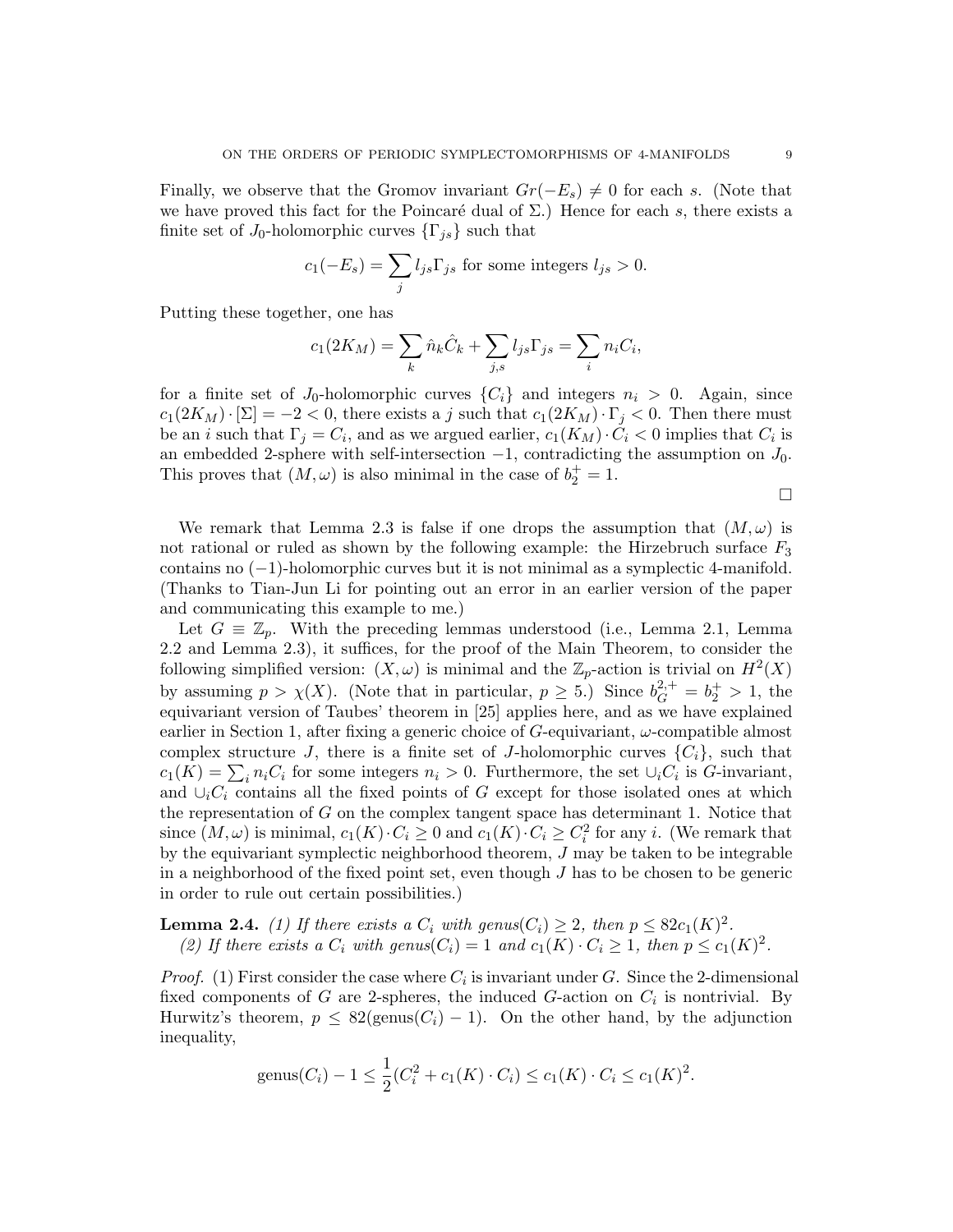Hence  $p \leq 82c_1(K)^2$  as claimed.

Now suppose  $C_i$  is not invariant under G. Then  $g \cdot C_i \neq C_i$  for all  $1 \neq g \in G$ . This implies that

$$
c_1(K)^2 \ge c_1(K) \cdot (\sum_{g \in G} g \cdot C_i) = p \cdot c_1(K) \cdot C_i \ge p,
$$

because  $c_1(K) \cdot C_i \geq \frac{1}{2}$  $\frac{1}{2}(C_i^2 + c_1(K) \cdot C_i) \ge \text{genus}(C_i) - 1 \ge 1$ . The lemma follows.

(2) First consider the case where  $C_i$  is invariant under G. Since the 2-dimensional fixed components of G are 2-spheres, the induced G-action on  $C_i$  is nontrivial. Since we assume  $p \geq 5$ , and by assumption genus( $C_i$ ) = 1, we see immediately that  $C_i$ contains no fixed points of G. With this understood, the dimension of the moduli space of the corresponding  $G$ -invariant J-holomorphic curves at  $C_i$ , which is given by

$$
2(-\frac{1}{p}c_1(K) \cdot C_i + 2(1 - \text{genus}(C_i/G))) = -\frac{2}{p}c_1(K) \cdot C_i,
$$

is negative because of the assumption  $c_1(K) \cdot C_i \geq 1$ . Note that here since the Gaction on  $C_i$  is free, genus $(C_i/G) = 1$ . By choosing a generic G-equivariant J, this case can be ruled out. (Here and throughout the rest of the paper, moduli spaces of G-invariant pseudo-holomorphic curves in  $X$  are canonically identified with the corresponding moduli spaces of pseudo-holomorphic curves in the orbifold  $X/G$ .

Suppose  $C_i$  is not invariant under G. Then

$$
c_1(K)^2 \ge c_1(K) \cdot (\sum_{g \in G} g \cdot C_i) = p \cdot c_1(K) \cdot C_i \ge p
$$

as claimed. This finishes the proof of the lemma.

**Lemma 2.5.** For any i, if genus( $C_i$ ) = 1 and  $c_1(K) \cdot C_i = 0$ , then  $C_i$  is an embedded torus of self-intersection 0, which is disjoint from the rest of the set of J-holomorphic curves  $\{C_i\}$ .

*Proof.* Since  $0 = c_1(K) \cdot C_i \geq C_i^2$ , we have, by the adjunction inequality, that

 $0 \geq C_i^2 + c_1(K) \cdot C_i \geq \text{genus}(C_i) - 1 = 0,$ 

which implies that  $C_i^2 = c_1(K) \cdot C_i = 0$ , and  $C_i$  is embedded. If  $C_i$  is not disjoint from the rest of the set of J-holomorphic curves  $\{C_i\}$ , we would have  $c_1(K) \cdot C_i > C_i^2 = 0$ , which is a contradiction. Hence the lemma.

 $\Box$ 

Since we assume  $p \geq 5$ , the curves  $C_i$  as described in Lemma 2.5 will not contain any fixed points of G. Furthermore, they will not make any contributions to the calculation of either  $c_1(K) \cdot C_i$  for any i, or  $c_1(K)^2$ . So this kind of J-holomorphic curves will play no role in our argument, and henceforth for simplicity we simply assume they do not exist.

With the preceding understood, without loss of generality we may assume that each curve in the set  $\{C_i\}$  is a 2-sphere, i.e., genus $(C_i) = 0$ .

**Lemma 2.6.** If there exists a  $C_i$  (with genus( $C_i$ ) = 0) which is not invariant under G, then  $p \leq c_1(K)^2$ .

 $\Box$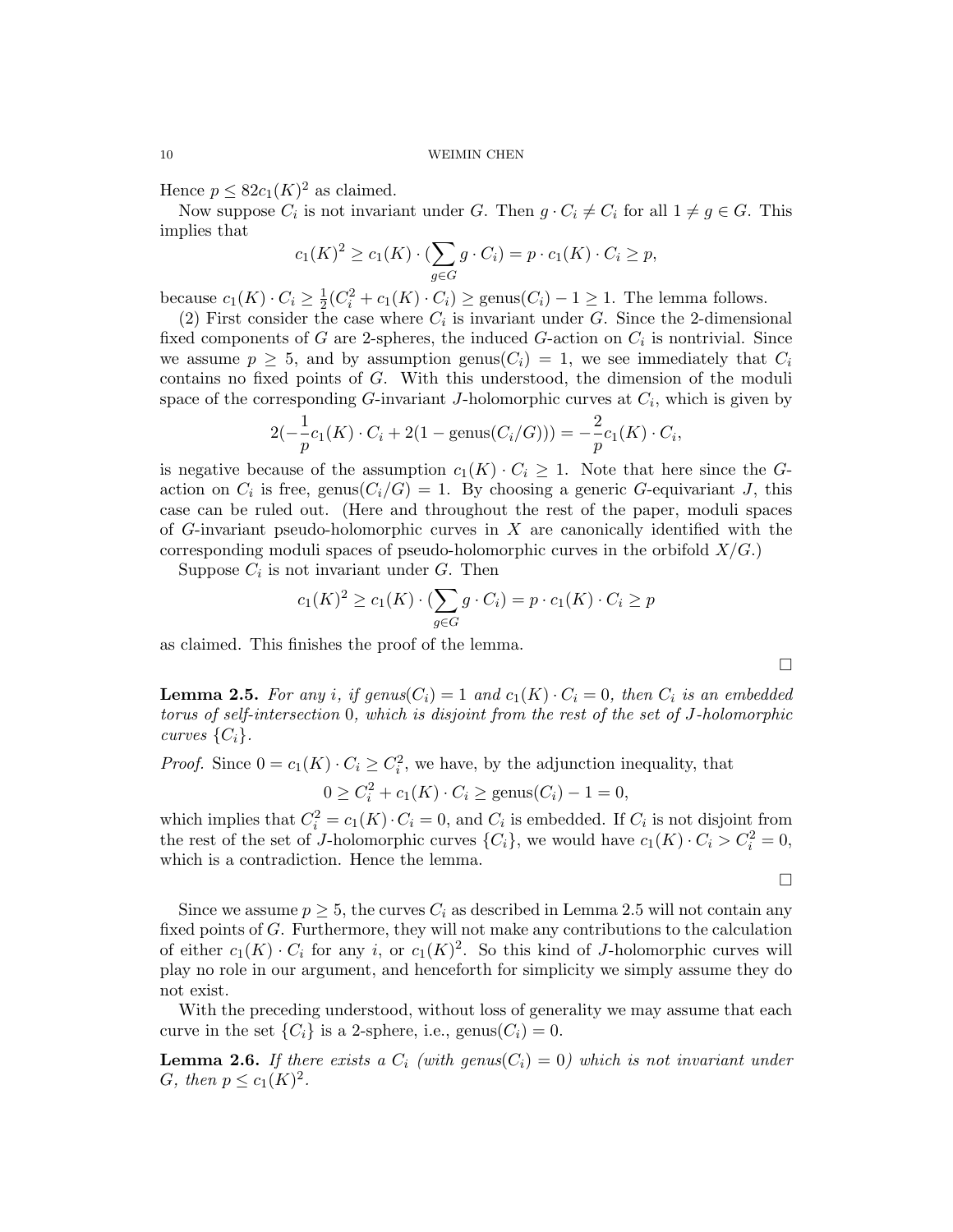*Proof.* Since  $C_i$  is not invariant under  $G, g \cdot C_i \neq C_i$  for any  $1 \neq g \in G$ . On the other hand, G acts trivially on  $H^2(X)$ , so that  $C_i^2 = (g \cdot C_i) \cdot C_i \geq 0$ .

If  $c_1(K) \cdot C_i \geq 1$ , we have as before that

$$
c_1(K)^2 \ge c_1(K) \cdot (\sum_{g \in G} g \cdot C_i) = p \cdot c_1(K) \cdot C_i \ge p.
$$

If  $c_1(K) \cdot C_i = 0$ , then  $C_i^2 = 0$  as well, which implies that  $(g \cdot C_i) \cdot C_i = 0$  for all  $g \in G$ . In particular  $g \cdot C_i$  and  $C_i$  are disjoint for any  $1 \neq g \in G$ , so that  $C_i$  contains no fixed points of G. The dimension of the moduli space of the corresponding J-holomorphic curves at  $C_i$  is given by

$$
d = 2(-c_1(K) \cdot C_i + 2(1 - \text{genus}(C_i)) - 3) = -2,
$$

so that by choosing a generic G-equivariant J, such a  $C_i$  does not exist.

 $\Box$ 

**Lemma 2.7.** Suppose there exist i, j such that  $C_i \neq C_j$  and  $C_i$  and  $C_j$  intersect at a point which is not fixed under G. Then  $p \leq 2 + 2c_1(K)^2$ .

*Proof.* Suppose both of  $C_i$ ,  $C_j$  are invariant under G; otherwise the lemma follows from the previous lemma. Without loss of generality, we assume  $n_i \geq n_j$ . Set  $\delta = c_1(K) \cdot C_j$ . Then

$$
\delta \ge (n_i C_i + n_j C_j) \cdot C_j \ge n_j (C_i \cdot C_j + C_j^2) \ge n_j (p + C_j^2).
$$

Here we used  $C_i \cdot C_j \geq p$ , which follows from the fact that the set  $C_i \cup C_j$  is G-invariant and  $C_i$ ,  $C_j$  intersect at a point not fixed under G. This gives  $\delta \ge \frac{1}{n_j} \delta \ge p + C_j^2$ .

Now by the adjunction inequality, we obtain

$$
(\delta - p) + \delta + 2 \ge C_j^2 + c_1(K) \cdot C_j + 2 \ge 0,
$$

which gives rise to  $p \leq 2 + 2\delta \leq 2 + 2c_1(K)^2$ , as we claimed.

 $\Box$ 

We end this section with the

### Proof of Lemma 1.6

The local intersection number  $\mathrm{int}_D(x)$  is defined to be the limit

$$
int_D(x) = \lim_{n \to \infty} \int_D \frac{i}{2\pi} F_{a_n}
$$

for a sequence of solutions  $((\alpha_n, \beta_n), a_n)$  to the  $r_n$ -version of the Taubes' perturbed Seiberg-Witten equations, where  $r_n \to \infty$  as  $n \to \infty$ , cf. Proposition 5.6 in [25]. In Lemma 5.8 of [25], Taubes gave a lower bound for  $\text{int}_D(x)$  which takes the form

$$
\int_D \frac{i}{2\pi} F_{a_n} \ge m_0 + z_3(4^{-n} + \rho^2),
$$

where  $\rho > 0$  can be taken arbitrarily small, and  $m_0$  is a positive integer (see (5.19) and  $(5.20)$  in [25]). Here  $z_3$  is an independent constant. Clearly,

$$
int_D(x) \ge m_0.
$$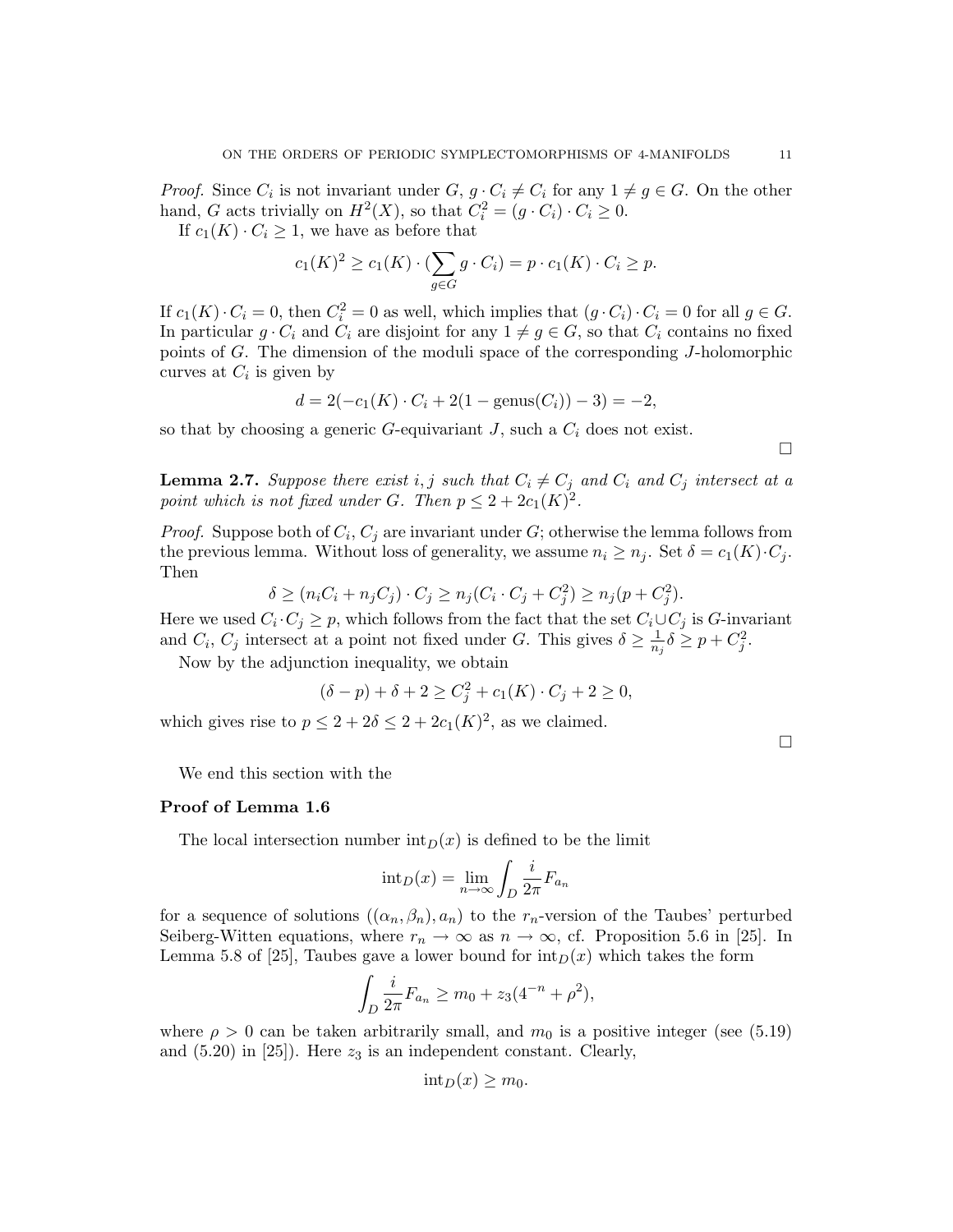To explain  $m_0$ , recall that by our assumption,  $x \in \alpha_n^{-1}(0)$  for all n. Fix a Gaussian coordinate system at x and pull back the solutions  $((\alpha_n, \beta_n), a_n)$  to the Gaussian system. After rescaling by a factor  $\sqrt{r_n}$ , the solutions converge in  $C^{\infty}$ -topology over compact subsets to a solution  $((\alpha_0, 0), a_0)$  to the  $r = 1$  version of the Taubes' perturbed Seiberg-Witten equations on  $\mathbb{C}^2$ . Moreover, the  $U(1)$ -connection  $a_0$  defines a holomorphic structure on the trivial complex line bundle over  $\mathbb{C}^2$  of which  $\alpha_0$  is a holomorphic section. Finally,  $\alpha_0^{-1}(0)$  is the zero set of a polynomial on  $\mathbb{C}^2$ . With the preceding understood, the number  $m_0$  is the local contribution at  $0 \in \mathbb{C}^2$  to the intersection number of any complex line in  $\mathbb{C}^2$  with  $\alpha_0^{-1}(0)$ .

Now write  $\alpha_0 = f(z_1, z_2) \cdot s$ , where s is a non-zero holomorphic section, and

$$
f(z_1, z_2) = \sum_{i=1}^{N} c_i z_1^{a_{1,i}} z_2^{a_{2,i}} + \cdots
$$
 (higher order terms).

Here  $a \equiv a_{1,i} + a_{2,i} > 0$  which is independent of  $i = 1, 2, \dots, N$ . Then the above interpretation of  $m_0$  shows that  $m_0 \ge a$ . On the other hand, the representation of g on the fiber of the G-equivariant canonical bundle is given by multiplication by  $\lambda^{-(m_1+m_2)}$ , where  $\lambda = \exp(2\pi i/m)$ , and  $m \equiv \text{order}(g)$ . Apparently  $g \cdot s = \lambda^{-(m_1+m_2)}s$ and  $g \cdot \alpha_0 = \alpha_0$ , which implies that

$$
f(g \cdot (z_1, z_2)) = \lambda^{-(m_1 + m_2)} \cdot f(z_1, z_2).
$$

The above equation gives the congruence relation

$$
a_{1,i}m_1 + a_{2,i}m_2 = -(m_1 + m_2) \pmod{m}, \forall i = 1, 2, \cdots, N.
$$

The lemma follows easily by taking  $(a_1, a_2)$  to be any of the  $(a_{1,i}, a_{2,i})$ 's.

 $\Box$ 

#### 3. Proof of main theorem

With the preliminary lemmas proved in the previous section, we may assume without loss of generality that the curves in the set  $\{C_i\}$  satisfy:

- (1) each  $C_i$  is a 2-sphere, which may be singular or immersed;
- (2) each  $C_i$  is G-invariant, either being fixed by G or containing  $\leq 2$  fixed points;
- (3) two distinct  $C_i$ ,  $C_j$  intersect only at fixed points of  $G$ ;
- (4) each  $C_i$  is embedded away from the fixed points of  $G$ .

Here for the last condition, (4), if there is a  $C_i$  which is not embedded away from the fixed points of  $G$ , we obtain a bound for p by the adjunction inequality: let  $y_k$ ,  $k = 1, 2, \dots, p$ , be a subset of singular points of  $C_i$  which is invariant under G and denote by  $\delta_{y_k}$  the contribution of  $y_k$  to the adjunction inequality, then  $\delta_{y_k} \geq 2$  and

$$
c_1(K)^2 + 1 \ge c_1(K) \cdot C_i + 1 \ge \frac{1}{2}(C_i^2 + c_1(K) \cdot C_i) + 1 \ge \frac{1}{2} \sum_{k=1}^p \delta_{y_k} \ge p.
$$

Before we start, it is useful to make observation of the following fact.

**Lemma 3.1.**  $\sum_i n_i \leq C_\omega$ , where  $c_1(K) = \sum_i n_i C_i$ . In particular,  $n_i \leq C_\omega$  for each i. *Proof.*  $c_1(K) \cdot [\omega] = \sum_i n_i \omega(C_i) \ge \sum_i n_i \cdot \frac{1}{N_{\omega}}$ , from which the lemma follows.  $\square$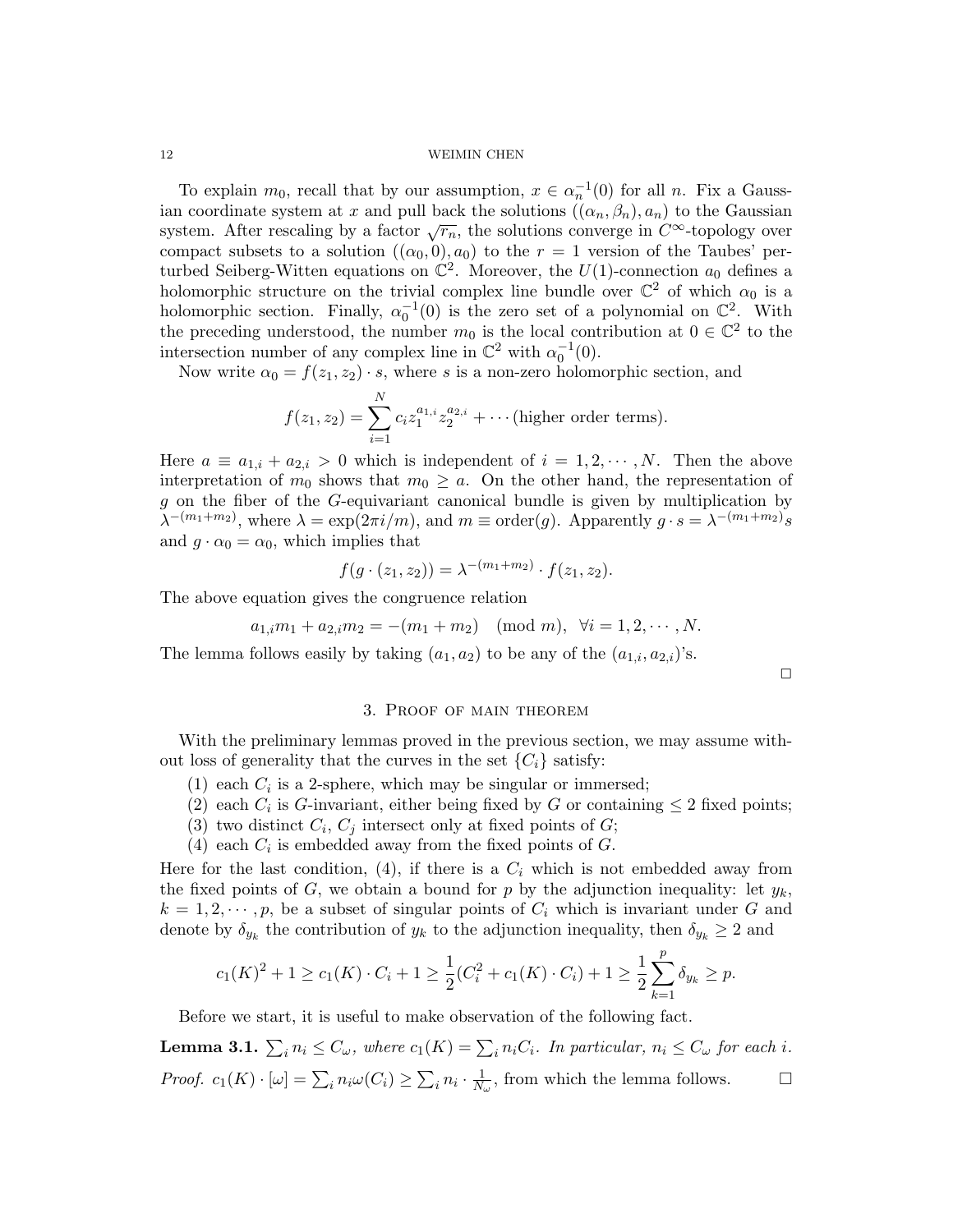The following lemma eliminates the case of non-pseudofree actions.

**Lemma 3.2.** If there exists a  $C_i$  which is fixed under G. Then  $p \leq 1 + C_{\omega}$ .

*Proof.* Let  $n_i$  be the multiplicity of  $C_i$ . We pick a point  $x \in C_i$  such that x does not lie in any other  $C_j \neq C_i$ . Let D be a J-holomorphic disk intersecting  $C_i$  transversely and  $D \cap (\cup_i C_i) = \{x\}$ . Then the local intersection number

$$
int_D(x) = n_i,
$$

cf. [25], Section 5. Let  $q \in G$  be the element whose action near x is given  $q \cdot (z_1, z_2) =$  $(z_1, \mu_p z_2)$ , where  $\mu_p \equiv \exp(2\pi i/p)$ . Then by Lemma 1.6, there exist non-negative integers  $a_1, a_2$  satisfying  $(a_1 + 1) \cdot 0 + (a_2 + 1) \cdot 1 \equiv 0 \pmod{p}$  (here  $m_1 = 0, m_2 = 1$ ), such that  $\text{int}_D(x) \ge a_1 + a_2$ . It follows that  $n_i = \text{int}_D(x) \ge a_2 \ge p - 1$ . This gives

$$
p \le 1 + n_i \le 1 + C_{\omega}.
$$

 $\Box$ 

We shall assume, in what follows, that the  $\mathbb{Z}_p$ -action is pseudofree.

**Case** (a):  $c_1(K)^2 = 0$ . First of all, notice that X has non-zero signature. Then according to Corollary B of [6], the  $\mathbb{Z}_p$ -action must be trivial unless  $p = 1 \pmod{4}$  or  $p = 1 \pmod{6}$ . Moreover, from the proof of Corollary B, the following are also true: (i) when  $p = 1 \pmod{4}$ , there must be  $C_i, C_j$ , both embedded, with  $n_i = n_j$ , such that  $C_i^2 = C_j^2 = -2$  and  $C_i$ ,  $C_j$  intersect at a fixed point x with tangency of order 2; (ii) when  $p = 1 \pmod{6}$ , then either there is a  $C_i$  which is a 2-sphere with a cusp singularity x fixed by G, or there are 3 distinct embedded  $(-2)$ -spheres  $C_i, C_j, C_k$ intersecting transversely at a fixed point  $x$  of  $G$ . Furthermore, there are no fixed points where the representation of G on the complex tangent space has determinant 1. By Remark 1.7, Lemma 1.6 applies here to all the fixed points of G. We fix a J-holomorphic disk  $D$  whose tangent plane at x is different from that of any of the J-holomorphic curves in  $\{C_i\}$ . In this case,  $\text{int}_D(x)$  can be easily determined using Theorem 7.1 of Micallef and White [22].

In case (i), Lemma 1.6 gives us

$$
C_{\omega} \ge n_i + n_j = \mathrm{int}_D(x) \ge a_1 + a_2,
$$

where  $a_1, a_2$  satisfy  $(a_1 + 1) \cdot 1 + (a_2 + 1) \cdot 2 \equiv 0 \pmod{p}$ . This implies that

$$
p \le 2(a_1 + a_2) + 3 \le 2C_{\omega} + 3.
$$

As for case (ii), in the former case of a cusp sphere, Lemma 1.6 gives us

$$
2C_{\omega} \ge 2n_i = \mathrm{int}_D(x) \ge a_1 + a_2,
$$

where  $a_1, a_2$  satisfy  $(a_1 + 1) \cdot 2 + (a_2 + 1) \cdot 3 \equiv 0 \pmod{p}$ . This implies that

$$
p \le 3(a_1 + a_2) + 5 \le 6C_{\omega} + 5.
$$

In the latter case of (ii), Lemma 1.6 gives us

$$
C_{\omega} \ge n_i + n_j + n_k = \mathrm{int}_D(x) \ge a_1 + a_2,
$$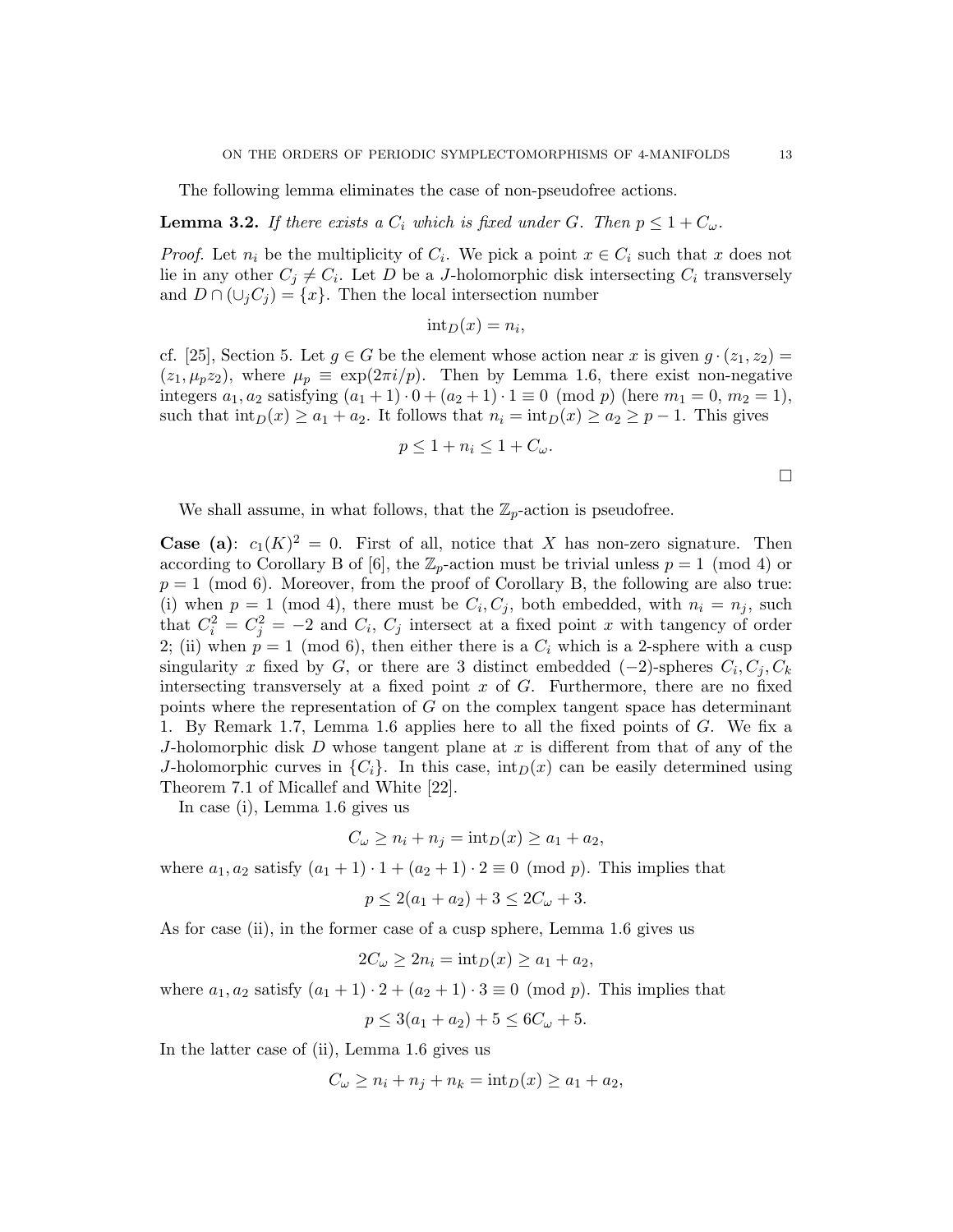where  $a_1, a_2$  satisfy  $(a_1 + 1) \cdot 1 + (a_2 + 1) \cdot 1 \equiv 0 \pmod{p}$ . This implies that

 $p \leq (a_1 + a_2) + 2 \leq C_{\omega} + 2.$ 

The proof of the Main Theorem for the case where  $c_1(K)^2 = 0$  follows.

**Case (b):**  $c_1(K)^2 > 0$ . We start with the following lemma.

Lemma 3.3. By choosing a generic G-equivariant almost complex structure J, the set  $\cup_i C_i$  contains no fixed points of G where the representation of G on the complex tangent space has determinant 1.

*Proof.* Suppose x is such a fixed point, and  $x \in C_0 \in \{C_i\}$ . Let  $f : \mathbb{S}^2 \to X$  be a J-holomorphic map parametrizing  $C_0$ , and let  $t_1, t_2 \in \mathbb{S}^2$  be the two points mapped to fixed points under f such that  $f(t_1) = x$ . Note that  $t_1, t_2$  are fixed under the induced action of G on  $\mathbb{S}^2$ . Let  $g_1, g_2 \in G$  be the elements which act by a rotation of angle  $2\pi/p$  near  $t_1, t_2$  respectively. Moreover, suppose the actions of  $g_1, g_2$  near the fixed points in  $X$  are given respectively by

$$
g_i \cdot (z_1, z_2) = (\mu_p^{m_{i,1}} z_1, \mu_p^{m_{i,2}} z_2), \ i = 1, 2,
$$

where  $\mu_p = \exp(2\pi i/p)$ ,  $0 < m_{i,1}, m_{i,2} < p$ . Then the dimension of the moduli space of the corresponding G-invariant J-holomorphic curves at  $C_0$  is

$$
d = 2(-\frac{1}{p}c_1(K) \cdot C_0 + 2 - \sum_{i=1}^2 \frac{m_{i,1} + m_{i,2}}{p} - 1)
$$
  
= -2( $\frac{1}{p}c_1(K) \cdot C_0 + \frac{m_{2,1} + m_{2,2}}{p}$ ),

see  $[4]$ , p. 19. Here we used the fact that the representation of G on the complex tangent space of x has determinant 1, so that  $m_{1,1} + m_{1,2} = p$ . By choosing a generic G-equivariant J (cf. [4], Lemma 1.10),  $d \geq 0$  if  $C_0$  exists. But this is impossible because  $c_1(K) \cdot C_0 \geq 0$ .

 $\Box$ 

With the preceding lemma, Lemma 1.6 applies to any fixed point contained in  $\cup_i C_i$ (cf. Remark 1.7).

**Lemma 3.4.** If there exists a  $C_i$  which is not embedded, then

$$
p \leq \max(16C_{\omega}^{2}, (5 + 2c_{1}(K)^{2})^{2}, 4C_{\omega}^{2}(3 + 2c_{1}(K)^{2})^{2}).
$$

*Proof.* We first note that all  $C_i$  are embedded away from the fixed points of  $G$ . Fix any curve  $C_0$  in the set  $\{C_i\}$ . Let  $x \in C_0$  be a fixed point of G. We parametrize  $C_0$ by a J-holomorphic map  $f_0 : \mathbb{S}^2 \to X$ , and suppose  $0 \in \mathbb{S}^2$  is mapped to x under  $f_0$ . In a local complex coordinate system  $(z_1, z_2)$  centered at x, suppose  $f_0$  is represented by a holomorphic map with z as a local coordinate centered at  $0 \in \mathbb{S}^2$ :

$$
z_1 = z^{l_0}, z_2 = c_0 z^{l'_0} + \cdots
$$
 (higher order terms),

where  $l_0 < l'_0$  unless  $c_0 = 0$  and  $l_0 = 1$ .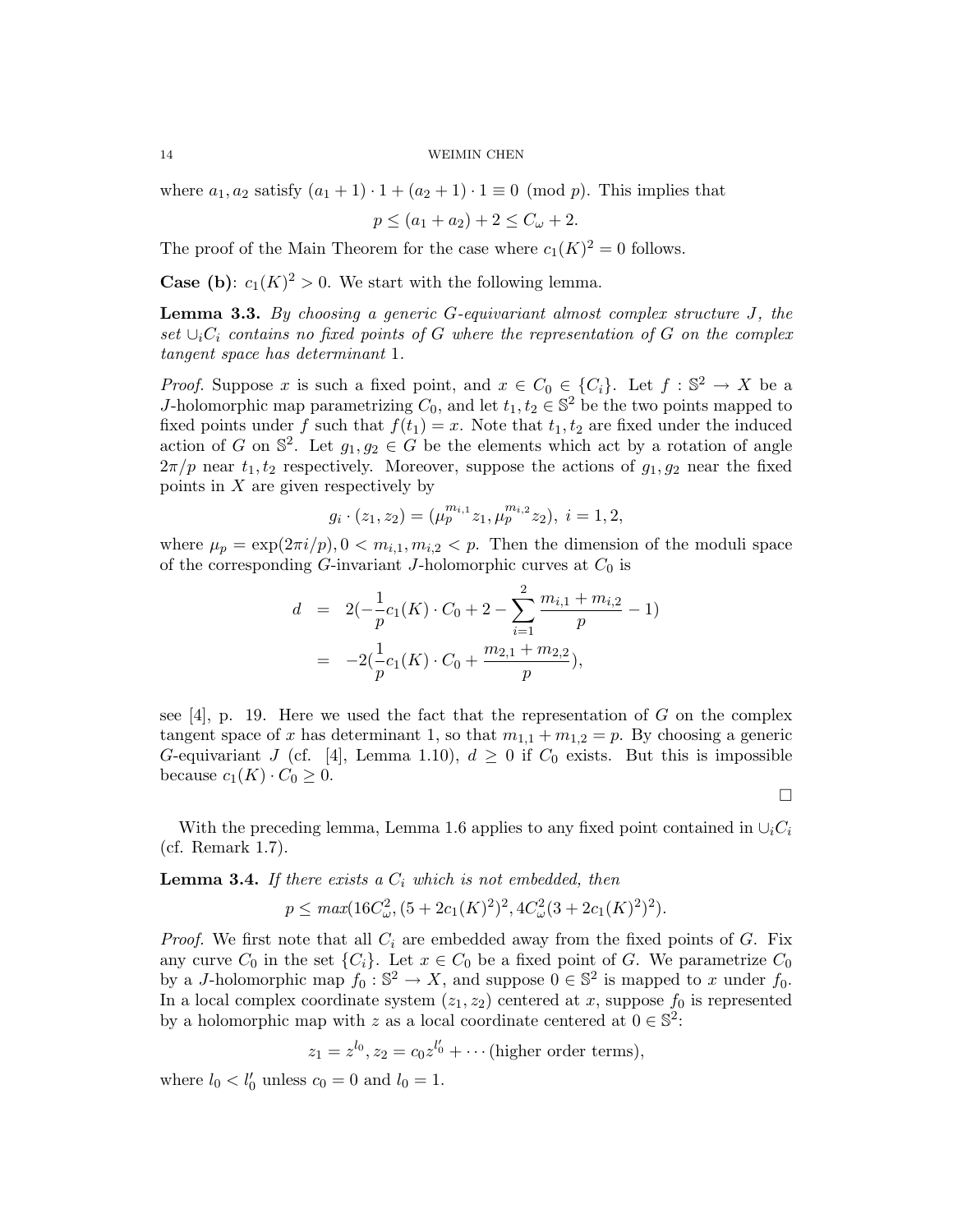We first show that if  $l_0 \geq 2$ , then

$$
p \le \max(16C_{\omega}^2, (5+2c_1(K)^2)^2, 4C_{\omega}^2(3+2c_1(K)^2)^2).
$$

Let  $f_j : z \mapsto (z^{l_j}, c_j z^{l'_j} + \cdots), j = 1, 2, \cdots, N$ , be the holomorphic maps which parametrize all the branches of  $\cup_i C_i$  near x other than the one parametrized by  $f_0$ in a neighborhood of  $0 \in \mathbb{S}^2$ . Here for each j,  $l_j < l'_j$  unless  $c_j = 0$  and  $l_j = 1$ . If we fix a generator  $g \in G$  and suppose the action of g near x is given by  $g \cdot (z_1, z_2) =$  $(\mu_p^m z_1, \mu_p^{m'} z_2)$ , where  $\mu_p = \exp(2\pi i/p)$  and  $0 < m, m' < p$ , then it follows easily that  $l_j = k_j m, l'_j = k_j m' \pmod{p}$  for some  $k_j$  for all  $0 \le j \le N$ .

We assume  $p \ge 16C_{\omega}^2$ . There are two possibilities:

Case (i):  $l_j \leq (2C_{\omega})^{-1} \cdot \sqrt{p}$  for all  $j = 0, 1, 2, \cdots, N$ . Denote by  $n'_j$  the multiplicity of the branch parametrized by the map  $f_j$ ,  $j = 0, 1, 2, \dots, N$ . Then by Lemma 3.1 we have  $\sum_{j=0}^{N} n'_j \leq 2C_{\omega}$ . (Note that at most 2 branches lie in the same  $C_i$ .) We obtain

$$
\sqrt{p} = 2C_{\omega} \cdot ((2C_{\omega})^{-1} \cdot \sqrt{p}) \ge (\sum_{j=0}^{N} n'_j) \cdot ((2C_{\omega})^{-1} \cdot \sqrt{p}) \ge \sum_{j=0}^{N} n'_j l_j.
$$

Now if we pick a J-holomorphic disk  $D$  whose tangent plane at  $x$  is different from that of any of the branches parametrized by  $f_j$ ,  $0 \leq j \leq N$ , then by Theorem 7.1 in Micallef and White [22],  $\text{int}_D(x) = \sum_{j=0}^N n'_j l_j$ . By Lemma 1.6, we obtain

$$
\sqrt{p} \ge \operatorname{int}_D(x) \ge a_1 + a_2,
$$

where  $a_1, a_2$  satisfy  $(a_1 + 1)l_j + (a_2 + 1)l'_j \equiv 0 \pmod{p}$ ,  $0 \le j \le N$ , because of the congruence relations  $l_j = k_j m, l'_j = k_j m' \pmod{p}$  for some  $k_j$  for all  $0 \le j \le N$ . Particularly, we have

$$
(\sqrt{p}+2)l'_0 \ge (a_1+a_2+2)l'_0 \ge (a_1+1)l_0 + (a_2+1)l'_0 \ge p,
$$

which implies  $l'_0 \geq (\sqrt{p} + 2)^{-1}p \geq \sqrt{p} - 2$ . On the other hand, by Theorem 7.3 in Micallef and White [22], the point  $x \in C_0$  makes a local contribution of  $\delta_x \geq$  $(l_0 - 1)(l'_0 - 1)$  to the adjunction inequality for  $C_0$ , which gives

$$
2c_1(K)^2 \ge C_0^2 + c_1(K) \cdot C_0 \ge -2 + (l_0 - 1)(l_0' - 1) \ge -2 + (\sqrt{p} - 3).
$$

Note that here we used  $l_0 \geq 2$ . This implies that  $p \leq (5 + 2c_1(K)^2)^2$ .

Case (ii): there exists a  $j = 0, 1, 2, \dots$ , N such that  $l_j \geq (2C_\omega)^{-1} \cdot \sqrt{p}$ . Then  $l_j \geq 2$ since  $p \ge 16C_{\omega}^2$ , and  $l'_j > l_j \ge (2C_{\omega})^{-1} \cdot \sqrt{p}$  for that j. Let  $C_i$  be the J-holomorphic curve which contains the branch parametrized by  $f_j$  near x. Then  $x \in C_i$  makes a local contribution of  $\delta_x \ge (l_j - 1)(l'_j - 1)$  to the adjunction inequality for  $C_i$ , which gives

$$
2c_1(K)^2 \ge C_i^2 + c_1(K) \cdot C_i \ge -2 + (l_j - 1)(l'_j - 1) \ge -2 + ((2C_{\omega})^{-1}\sqrt{p} - 1).
$$

This implies that  $p \leq 4C_{\omega}^2(3+2c_1(K)^2)^2$ . Hence if  $l_0 \geq 2$ , one has

$$
p \le \max(16C_{\omega}^{2}, (5+2c_{1}(K)^{2})^{2}, 4C_{\omega}^{2}(3+2c_{1}(K)^{2})^{2}).
$$

To finish the proof of the lemma, it remains to rule out the possibility that there is a  $w \in \mathbb{S}^2$ ,  $w \neq 0 \in \mathbb{S}^2$ , such that  $f_0(w) = f_0(0) = x$ . Note that by the arguments in the previous paragraphs, we may assume that  $f_0$  is embedded near both 0 and w.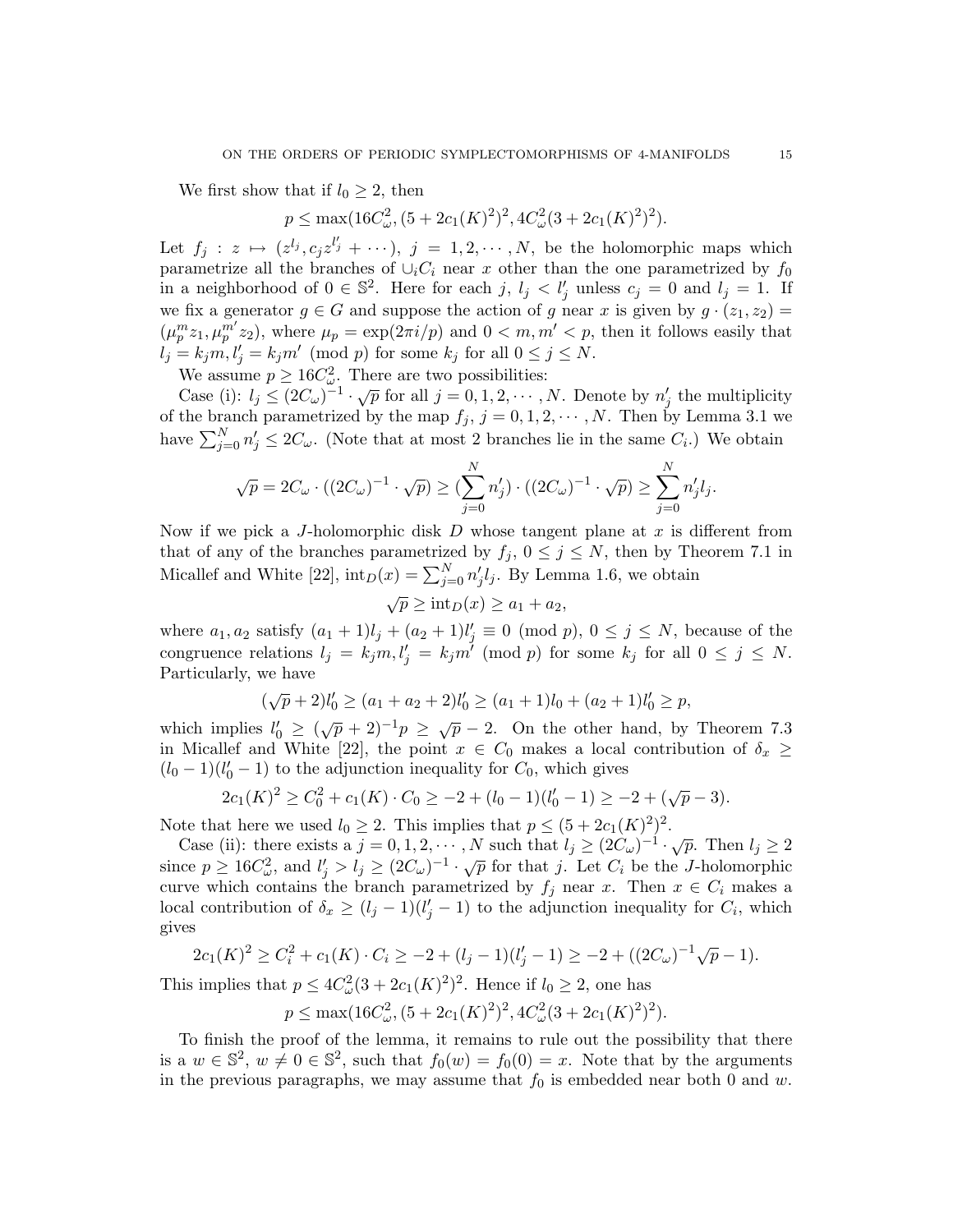Consider first the case where the tangent planes  $(f_0)_*(T_0 \mathbb{S}^2)$  and  $(f_0)_*(T_w \mathbb{S}^2)$  intersect transversely at x. Suppose  $g \in G$  is the element which acts near  $0 \in \mathbb{S}^2$  as rotation by an angle of  $2\pi/p$ . Then  $g^{-1}$  acts near  $w \in \mathbb{S}^2$  as rotation by an angle of  $2\pi/p$ . It follows that the action of g near x is given in local coordinates by  $g \cdot (z_1, z_2) =$  $(\mu_p z_1, \mu_p^{-1} z_2)$ , where  $\mu_p = \exp(2\pi i/p)$ . But this has been ruled out by Lemma 3.3. Now if  $(f_0)_*(T_0\mathbb{S}^2) = (f_0)_*(T_w\mathbb{S}^2)$ , then  $g = g^{-1}$  on  $(f_0)_*(T_0\mathbb{S}^2) = (f_0)_*(T_w\mathbb{S}^2)$ , which implies that  $p = 2$ . But we have assumed that  $p \geq 5$ .

This shows that if  $C_0$  is not embedded near x, one has to have

$$
p \le \max(16C_{\omega}^2, (5+2c_1(K)^2)^2, 4C_{\omega}^2(3+2c_1(K)^2)^2).
$$

With the preceding lemma, we may assume in what follows that all  $C_i$  are embedded.

**Lemma 3.5.** For any fixed point  $x$  of  $G$ , if there exist two distinct J-holomorphic curves  $C_i, C_j$  from the set  $\{C_i\}$  such that  $C_i, C_j$  intersect at x non-transversely, then

$$
p \le (3 + C_{\omega})^2 (c_1(K)^2 + 2).
$$

*Proof.* First of all, we shall prove that for any  $1 \neq g \in G$ , if the action of g near x is given in local coordinates by  $g \cdot (z_1, z_2) = (\mu_p^{m_1} z_1, \mu_p^{m_2} z_2)$ , where  $\mu_p = \exp(2\pi i/p)$  and  $0 < m_1, m_2 < p$ , then

 $\max(m_1, m_2) \ge (3 + C_{\omega})^{-1} p.$ 

To see this, if both  $m_1, m_2$  are less than  $(3+C_\omega)^{-1}p$ , then by Lemma 3.1, Lemma 1.6,

$$
(C_{\omega} + 2) \cdot (3 + C_{\omega})^{-1}p \geq (\sum_{i} n_i + 2) \cdot (3 + C_{\omega})^{-1}p
$$
  
\n
$$
\geq (\text{int}_D(x) + 2) \cdot (3 + C_{\omega})^{-1}p
$$
  
\n
$$
\geq (a_1 + 1)m_1 + (a_2 + 1)m_2
$$
  
\n
$$
\geq p,
$$

which is a contradiction. Here  $D$  is chosen such that it is not tangent to any of the curves in  $\{C_i\}$  which contains x, and consequently,  $\text{int}_D(x) \leq \sum_i n_i$  by Theorem 7.1 in Micallef and White  $[22]$  (notice that we have assumed that each  $C_i$  is embedded).

With the preceding understood, since  $C_i$ ,  $C_j$  intersect at x non-transversely, there exist local coordinates  $z_1, z_2$  centered at x, such that locally  $C_i$  is given by  $z_2 = 0$ , and  $C_j$  is given by the graph of  $z_2 = z_1^m + \cdots$  (higher order terms). Let  $g \in G$  be the element which acts on  $C_i$  by a rotation of angle  $2\pi/p$  near x. Then the action of g near x is given by  $g \cdot (z_1, z_2) = (\mu_p z_1, \mu_p^m z_2)$ . We have just shown that

$$
m = \max(1, m) \ge (3 + C_{\omega})^{-1} p,
$$

which implies that  $C_i \cdot C_j \geq m \geq (3 + C_{\omega})^{-1}p$ .

Now we write  $c_1(K) \cdot C_i = \sum_{k \neq i} n_k C_k \cdot C_i + n_i C_i^2$ , and with the adjunction inequality, we have

$$
\sum_{k \neq i} n_k C_k \cdot C_i + (n_i + 1)C_i^2 + 2 \geq 0.
$$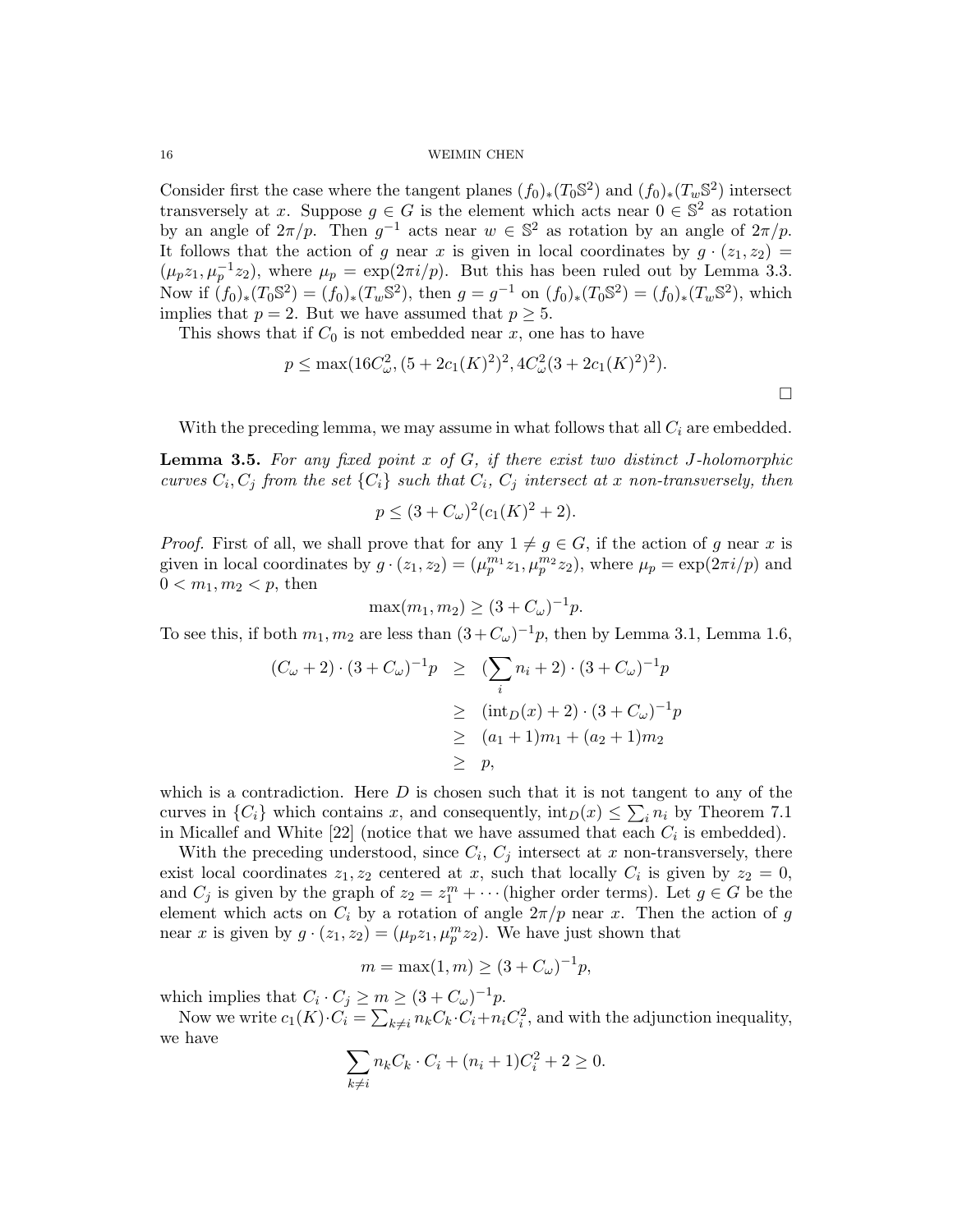This gives rise to

$$
C_i^2 \ge -\frac{1}{n_i+1}(2+\sum_{k\neq i} n_k C_k \cdot C_i).
$$

Then we have

$$
c_1(K) \cdot C_i = \sum_{k \neq i} n_k C_k \cdot C_i + n_i C_i^2
$$
  
\n
$$
\geq \sum_{k \neq i} n_k C_k \cdot C_i - \frac{n_i}{n_i + 1} (2 + \sum_{k \neq i} n_k C_k \cdot C_i)
$$
  
\n
$$
= \frac{1}{n_i + 1} (\sum_{k \neq i} n_k C_k \cdot C_i) - \frac{2n_i}{n_i + 1}
$$
  
\n
$$
\geq \frac{1}{n_i + 1} \cdot C_j \cdot C_i - \frac{2n_i}{n_i + 1}
$$
  
\n
$$
\geq \frac{1}{C_{\omega} + 1} \cdot \frac{p}{3 + C_{\omega}} - 2.
$$

This implies that  $p \leq (3 + C_{\omega})^2 (c_1(K) \cdot C_i + 2) \leq (3 + C_{\omega})^2 (c_1(K)^2 + 2)$ .

**Corollary 3.6.** Suppose  $p > max(3 + C_{\omega}, (3 + C_{\omega})^2(c_1(K)^2 + 2))$ . Then for any fixed point x, there exist at most two distinct  $C_i, C_j$  containing x. Moreover,  $C_i, C_j$  intersect transversely at x.

*Proof.* Since  $p > 3 + C_{\omega}$ , we have  $\max(m_1, m_2) \ge (3 + C_{\omega})^{-1}p > 1$  for any  $1 \ne g \in G$ whose action is given in local coordinates by  $g \cdot (z_1, z_2) = (\mu_p^{m_1} z_1, \mu_p^{m_2} z_2)$ . It follows that the action of G at x has two distinct eigenvalues. If x is contained in more than two distinct J-holomorphic curves from the set  $\{C_i\}$ , there must be two distinct  $C_i, C_j$ intersecting non-transversely at x, which contradicts  $p > (3 + C_{\omega})^2 (c_1(K)^2 + 2)$ . П

With the preceding understood, we assume  $p > \max(3 + C_{\omega}, (3 + C_{\omega})^2 (c_1(K)^2 + 2)).$ Then for any  $C_i$ , there are 4 possibilities:

- (1)  $C_i$  does not intersect with any other curves in  $\{C_i\}$ ;
- (2)  $C_i$  intersects with exactly one  $C_j$  at exactly one fixed point;
- (3)  $C_i$  intersects with exactly one  $C_j$  at two fixed points;
- (4)  $C_i$  intersects with two distinct  $C_j, C_k$  at two fixed points.

Note that since  $C_i$  is embedded, one has  $c_1(K) \cdot C_i + C_i^2 + 2 = 0$ .

Case (1):  $n_i C_i^2 + C_i^2 + 2 = c_1(K) \cdot C_i + C_i^2 + 2 = 0$ , which implies  $n_i = 1$  and  $C_i^2 = -1$ . This contradicts the minimality of  $(X, \omega)$ .

Case (2):  $n_i C_i^2 + n_j + C_i^2 + 2 = c_1(K) \cdot C_i + C_i^2 + 2 = 0$ , which implies  $C_i^2 = -1$  if  $n_j < n_i$ . Hence in this case, one must have  $n_j \geq n_i$  by the minimality of  $(X,\omega)$ .

Case (3):  $n_i C_i^2 + 2n_j + C_i^2 + 2 = c_1(K) \cdot C_i + C_i^2 + 2 = 0$ , which implies  $C_i^2 = -1$  if  $n_j < n_i$ . By the symmetry between i and j, we see that  $n_i = n_j$ , and  $C_i^2 = C_j^2 = -2$ . Moreover,  $c_1(K) \cdot C_i = c_1(K) \cdot C_j = 0.$ 

 $\Box$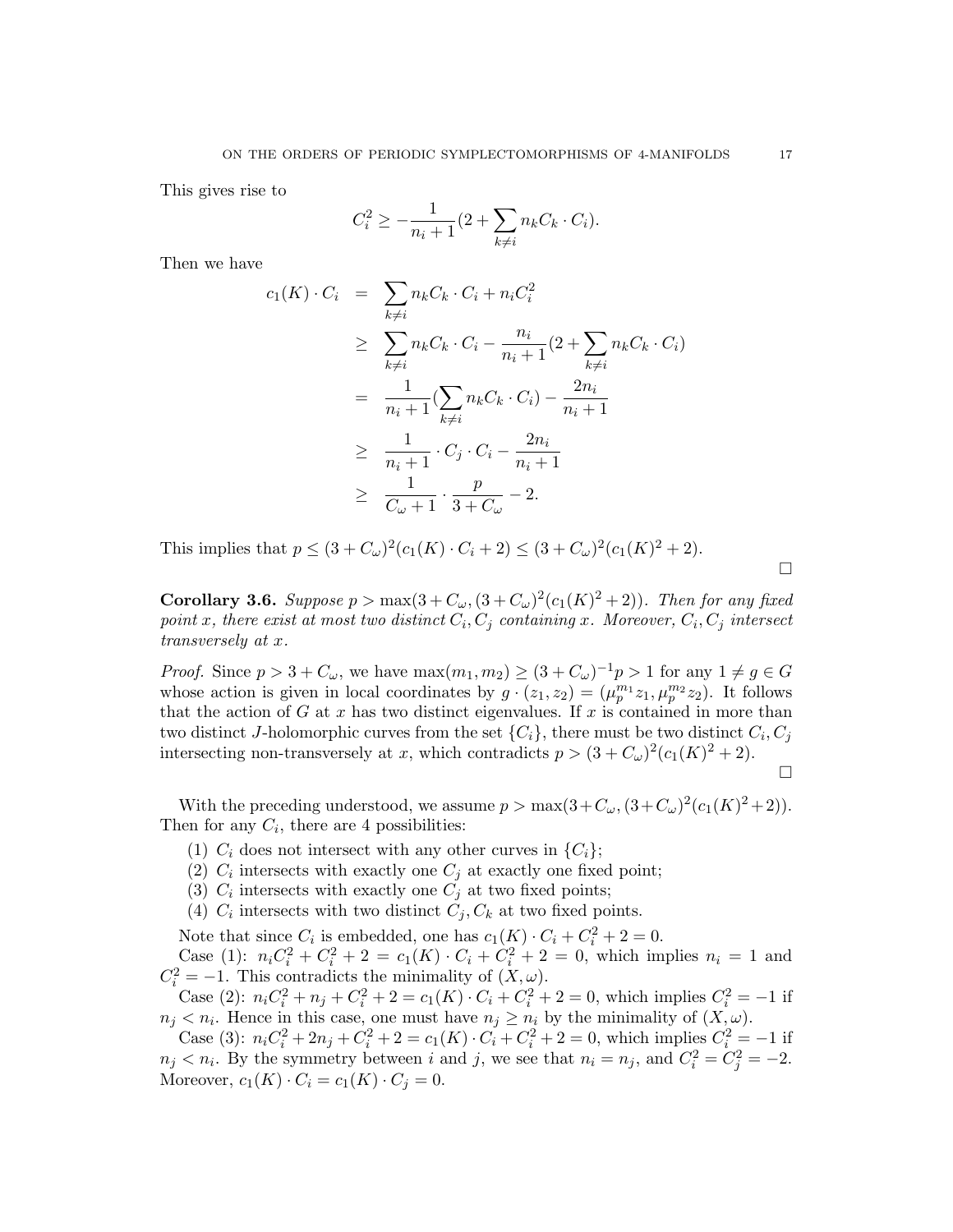Case (4): We assume that  $n_i \geq n_j, n_k$ . Then in this case,

$$
n_i C_i^2 + n_j + n_k + C_i^2 + 2 = c_1(K) \cdot C_i + C_i^2 + 2 = 0,
$$

which implies that  $n_i = n_j = n_k$  and  $C_i^2 = -2$ . Moreover,  $c_1(K) \cdot C_i = 0$ .

From the preceding analysis, it is easily seen that Case (2) can not occur, and that for any  $C_i$ ,  $c_1(K) \cdot C_i = 0$ . It follows that  $c_1(K)^2 = \sum_i n_i c_1(K) \cdot C_i = 0$ , which is a contradiction.

This completes the proof of the Main Theorem.

## 4. Proof of Theorem 1.8

**Lemma 4.1.** Let  $(X, \omega)$  be a symplectic homology  $\mathbb{CP}^2$  with  $c_1(K) \cdot |\omega| > 0$ . Then any symplectic  $\mathbb{Z}_p$ -action of prime order on X must be pseudofree and p must be odd.

*Proof.* First of all, we show that a smooth involution on a homology  $\mathbb{CP}^2$  must have a 2-dimensional component in the fixed point set (cf. [11]). Suppose  $q$  is a smooth involution which has only isolated fixed points. Let  $\Sigma$  be a smoothly embedded surface in X which represents a generater of  $H_2(X)$ . By slightly perturbing  $\Sigma$  we may assume that  $\Sigma$  does not contain any fixed points of g, and furthermore,  $q \cdot \Sigma$  and  $\Sigma$  intersect transversely. It is clear that the intersection points of  $q \cdot \Sigma$  and  $\Sigma$  come in pairs, so that the intersection number  $(g \cdot \Sigma) \cdot \Sigma = 0 \pmod{2}$ . However, since  $\Sigma$  represents a generater of  $H_2(X)$  for a homology  $\mathbb{CP}^2$ ,  $(g \cdot \Sigma) \cdot \Sigma = 1 \pmod{2}$ , which is a contradiction.

Secondly, we show that any symplectic  $\mathbb{Z}_p$ -action on X must be pseudofree. Suppose C is a 2-dimensional component in the fixed point set. Then since the action is naturally homologically trivial,  $C$  must be an embedded 2-sphere (cf. [12]), which is also naturally symplectic. From  $C \cdot [\omega] > 0$  and the assumption that  $c_1(K) \cdot [\omega] > 0$ , we see that  $c_1(K) \cdot C > 0$  also. But this violates the adjunction inequality for C since we also have  $C^2 > 0$ . Hence the lemma.

 $\Box$ 

With the preceding lemma, the following theorem of Edmonds and Ewing will play a crucial role in the proof of Theorem 1.8.

**Theorem 4.2.** (Edmonds and Ewing, [12]) The fixed point set structure of a locally linear, pseudofree, topological  $\mathbb{Z}_p$ -action of odd order on a homology  $\mathbb{CP}^2$  is the same as that of a linear action on  $\mathbb{CP}^2$ .

More concretely, a locally linear, pseudofree, topological  $\mathbb{Z}_p$ -action of odd order has three fixed points  $x_1, x_2, x_3 \in X$ . Fix a generater g of the group. Then at each  $x_i$ , there is a pair of integers  $(a_i, b_i)$  (unordered) satisfying  $0 < a_i, b_i < p$ , such that the induced representation of  $g$  on the tangent space at  $x_i$  is given by

$$
(z_1, z_2) \mapsto (\mu_p^{a_i} z_1, \mu_p^{b_i} z_2)
$$
, where  $\mu_p = \exp(2\pi i/p)$ ,

for some complex structure on the tangent space which is compatible with the orientation. Note that  $(a_i, b_i)$  is unique up to a change of sign, i.e., a change to  $(p-a_i, p-b_i)$ . (However, if requiring that the complex structure on the tangent space is  $\omega$ -compatible,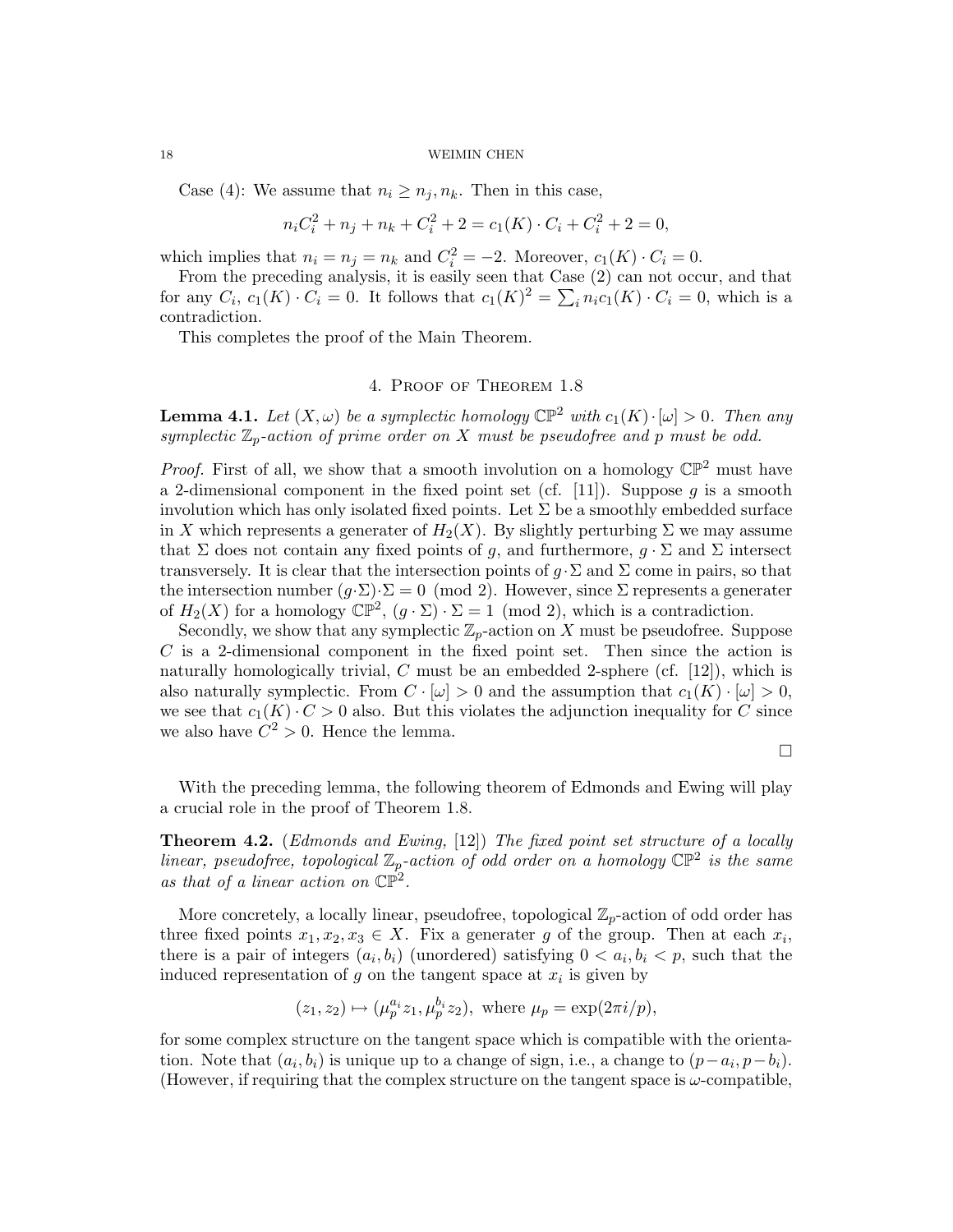then  $(a_i, b_i)$  is uniquely determined.) With this understood, Theorem 4.2 says that  $\{(a_i, b_i)\}\$ is given by

$$
(a, b), (p - a, b - a), (p - b, p + a - b)
$$

for some  $0 < a < b < p$ .

With the preceding understood, Theorem 1.8 follows from the following proposition as we explained at the end of Section 1.

**Proposition 4.3.** For sufficiently large  $r > 0$ , the r-version of Taubes' perturbed Seiberg-Witten equations associated to the square of the equivariant canonical bundle has a solution  $((\alpha, \beta), a)$  which is fixed under the group action.

Assume the proposition momentarily. Letting  $r \to \infty$ , the zero set  $\alpha^{-1}(0)$  converges to a finite set of J-holomorphic curves  $\{C_i\}$ , such that  $2c_1(K) = \sum_i n_i C_i$  for some integers  $n_i > 0$ . Moreover,  $\cup_i C_i$  is invariant under the group action and contains all the fixed points except those  $x_i$  such that  $2(a_i + b_i) = 0 \pmod{p}$ . (Since p is odd, this is equivalent to  $a_i + b_i = 0 \pmod{p}$ . With this understood, and with the congruence relation in Lemma 1.6 replaced by the following one

$$
(a_1 + 2)m_1 + (a_2 + 2)m_2 = 0 \pmod{m},
$$

the same arguments for the proof of the Main Theorem, when applied to the set  $\{C_i\}$  above, will yield a proof for Theorem 1.8. (Regarding Remark 1.7, the new "applicability" condition which ensures the hypothesis ' $x \in \alpha^{-1}(0)$ ' in Lemma 1.6 is  $2(m_1 + m_2) \neq 0 \pmod{m}$ , but again, since  $p = m$  is odd, this is equivalent to the original condition  $m_1 + m_2 \neq 0 \pmod{m}$ .

The proof of Proposition 4.3 goes as follows. Since  $b_G^{2,+} = 1$  in this case, the equivariant Seiberg-Witten invariant (which is simply the Seiberg-Witten invariant of the orbifold  $X/G$ ) is well-defined only after specifying a choice of chambers. Let E be an equivariant complex line bundle over X. We denote by  $SW^G(E)$  the equivariant Seiberg-Witten invariant defined using the associated r-version of Taubes' perturbed Seiberg-Witten equations with  $r > 0$  sufficiently large. Then the wall-crossing formula gives

$$
|SW^G(E) \pm SW^G(K - E)| = 1
$$

provided that the formal dimension  $d(E)$  of the equivariant Seiberg-Witten moduli space is non-negative. (Thanks to Tian-Jun Li for explaining this to me.)

We consider the case where  $E = 2K$ . Notice that  $SW^{\tilde{G}}(K - E)$  must be zero, because otherwise by Taubes'  $SW \Rightarrow Gr$  theorem in [25],  $c_1(K - E) = c_1(-K)$  is represented by J-holomorphic curves which contradicts the assumption  $c_1(K) \cdot [\omega] > 0$ . It follows that  $SW^G(2K) = \pm 1$  if  $d(2K) > 0$ .

A formula for  $d(E)$  may be found in Appendix A of [5] (see also Lemma 3.3 in [4]). In the present case, we have

$$
d(2K) = \frac{1}{p}(c_1(2K)^2 - c_1(2K) \cdot c_1(K) + \sum_{i=1}^3 \sum_{x=1}^{p-1} \frac{2(\mu_p^{-2(a_i+b_i)x} - 1)}{(1 - \mu_p^{-a_i x})(1 - \mu_p^{-b_i x})}),
$$

where  $\mu_p = \exp(2\pi i/p)$ .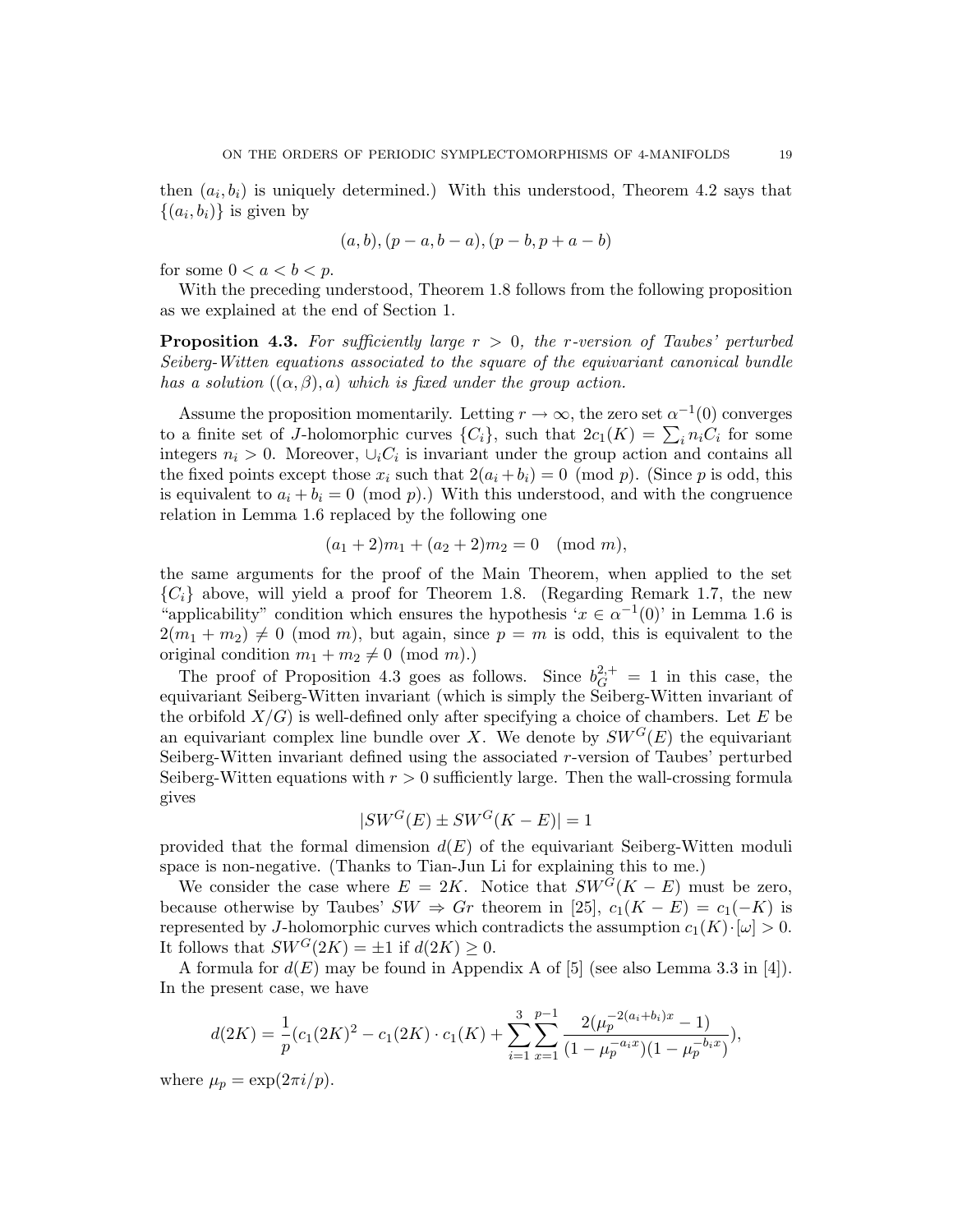Proposition 4.3 follows by showing that  $d(2K) \geq 0$ . In the calculation of  $d(2K)$ , the fact that  $\{(a_i, b_i)\}\$ is given by

$$
(a, b), (p - a, b - a), (p - b, p + a - b)
$$

for some  $0 < a < b < p$  plays a crucial role.

**Lemma 4.4.** Let c, d be satisfying  $0 \le c \le p$ ,  $0 < d < p$ , and let  $\delta(c, d)$  be the unique solution to  $c - d\delta = 0 \pmod{p}$  for  $0 \leq \delta < p$ . Then

$$
\sum_{x=1}^{p-1} \frac{2\mu_p^{cx}}{1 - \mu_p^{-dx}} = p - 1 - 2\delta(c, d).
$$

*Proof.* Set  $\phi_{c,d}(t) \equiv \sum_{x=1}^{p-1} \mu_p^{cx} (1 - \mu_p^{-dx} t)^{-1}$ . Then

$$
\begin{array}{rcl}\n\phi_{c,d}(t) & = & \sum_{x=1}^{p-1} \mu_p^{cx} \sum_{l=0}^{\infty} (\mu_p^{-dx} t)^l \\
& = & \sum_{l=0}^{\infty} t^l (\sum_{x=1}^{p-1} \mu_p^{(c-dl)x}) \\
& = & \sum_{l=0}^{\infty} t^l (-1) + \sum_{l=0}^{\infty} t^{\delta(c,d) + pl} \cdot p \\
& = & \frac{1}{t-1} + \frac{pt^{\delta(c,d)}}{1-t^p} \\
& = & \frac{t^{p-1} + \dots + 1 - pt^{\delta(c,d)}}{t^p - 1}.\n\end{array}
$$

It follows that

$$
\sum_{x=1}^{p-1} \frac{2\mu_p^{cx}}{1 - \mu_p^{-dx}} = 2\phi_{c,d}(1)
$$
  
= 
$$
2 \cdot \frac{(t^{p-1} + \dots + 1 - pt^{\delta(c,d)})'|_{t=1}}{(t^p - 1)'|_{t=1}}
$$
  
= 
$$
2 \cdot \frac{(p-1) + \dots + 1 - p\delta(c,d)}{p}
$$
  
= 
$$
p - 1 - 2\delta(c,d).
$$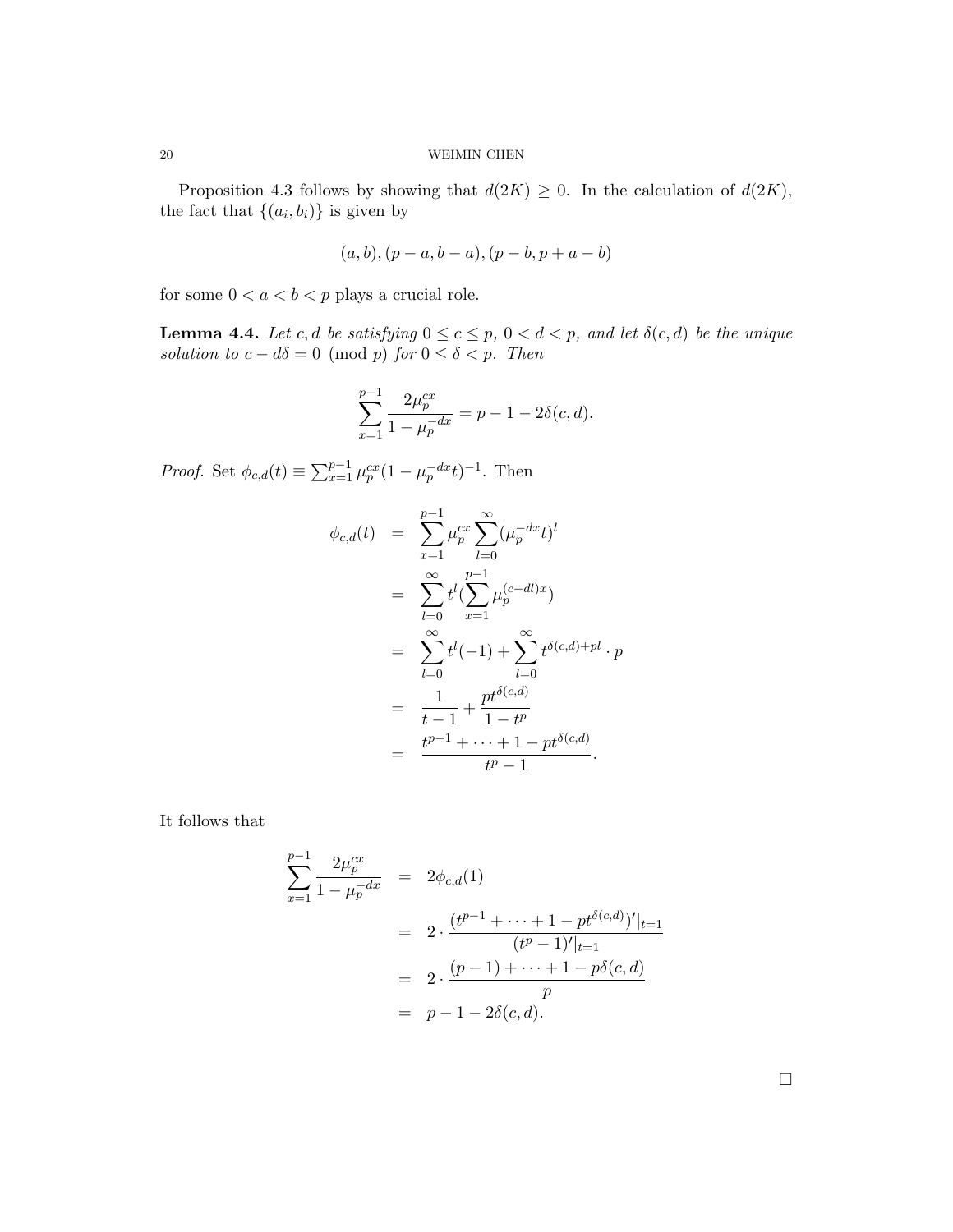With the preceding lemma, we compute

$$
\sum_{x=1}^{p-1} \frac{2(\mu_p^{-2(a_i+b_i)x} - 1)}{(1 - \mu_p^{-a_ix})(1 - \mu_p^{-b_ix})} = \sum_{x=1}^{p-1} \frac{2(\mu_p^{(a_i+b_i)x} - 1)}{(1 - \mu_p^{-a_ix})(1 - \mu_p^{-b_ix})}
$$

$$
= \sum_{x=1}^{p-1} \frac{2\mu_p^{(a_i+b_i)x}}{1 - \mu_p^{-b_ix}} + \sum_{x=1}^{p-1} \frac{2\mu_p^{b_ix}}{1 - \mu_p^{-a_ix}}
$$

$$
= p - 1 - 2\delta(a_i + b_i, b_i) + p - 1 - 2\delta(b_i, a_i).
$$

Now without loss of generality, we assume

$$
(a_1, b_1) = (a, b), (a_2, b_2) = (p - a, b - a), (a_3, b_3) = (p - b, p + a - b).
$$

Then one can check directly that

$$
(\delta(a_1 + b_1, b_1) + \delta(b_3, a_3))b = 2b \pmod{p},
$$

which implies that

$$
\delta(a_1 + b_1, b_1) + \delta(b_3, a_3) = \begin{cases} 2 & \text{if } a + b = p \\ p + 2 & \text{if } a + b \neq p. \end{cases}
$$

Similarly,

$$
(\delta(a_2+b_2,b_2)+\delta(a_3+b_3,b_3))(b-a)=3(b-a) \pmod{p},
$$

which implies that

$$
\delta(a_2 + b_2, b_2) + \delta(a_3 + b_3, b_3) = \begin{cases} 0 & \text{if } b = 2a \text{ and } p + a = 2b \\ 3 & \text{if } b = 2a \text{ or } p + a = 2b \\ p + 3 & \text{if } b \neq 2a \text{ and } p + a \neq 2b, \end{cases}
$$

and

$$
(\delta(b_1, a_1) + \delta(b_2, a_2))a = a \pmod{p},
$$

which implies that  $\delta(b_1, a_1) + \delta(b_2, a_2) = p + 1$ . Finally, we note that  $c_1(K)^2 = 9$ , hence

$$
d(2K) = \frac{1}{p}(18 + 6(p-1) - 2\sum_{i=1}^{3}(\delta(a_i + b_i, b_i) + \delta(b_i, a_i))
$$
  
 
$$
\geq \frac{1}{p}(18 + 6(p-1) - 2(3p + 6)) = 0.
$$

Acknowledgments: The author has benefited tremendously from collaborations with Slawomir Kwasik [6, 7, 8], whom he wishes to thank warmly. The author is also very grateful to Tian-Jun Li for his interests in this work and for several helpful communications, and particularly, for pointing out an error in Lemma 2.2 in the original version of this paper. The paper has undergone a substancial revision during the author's visit to the Max Planck Institute for Mathematics in the Sciences, Leipzig. The author wishes to thank the institute for its hospitality and financial support during the visit.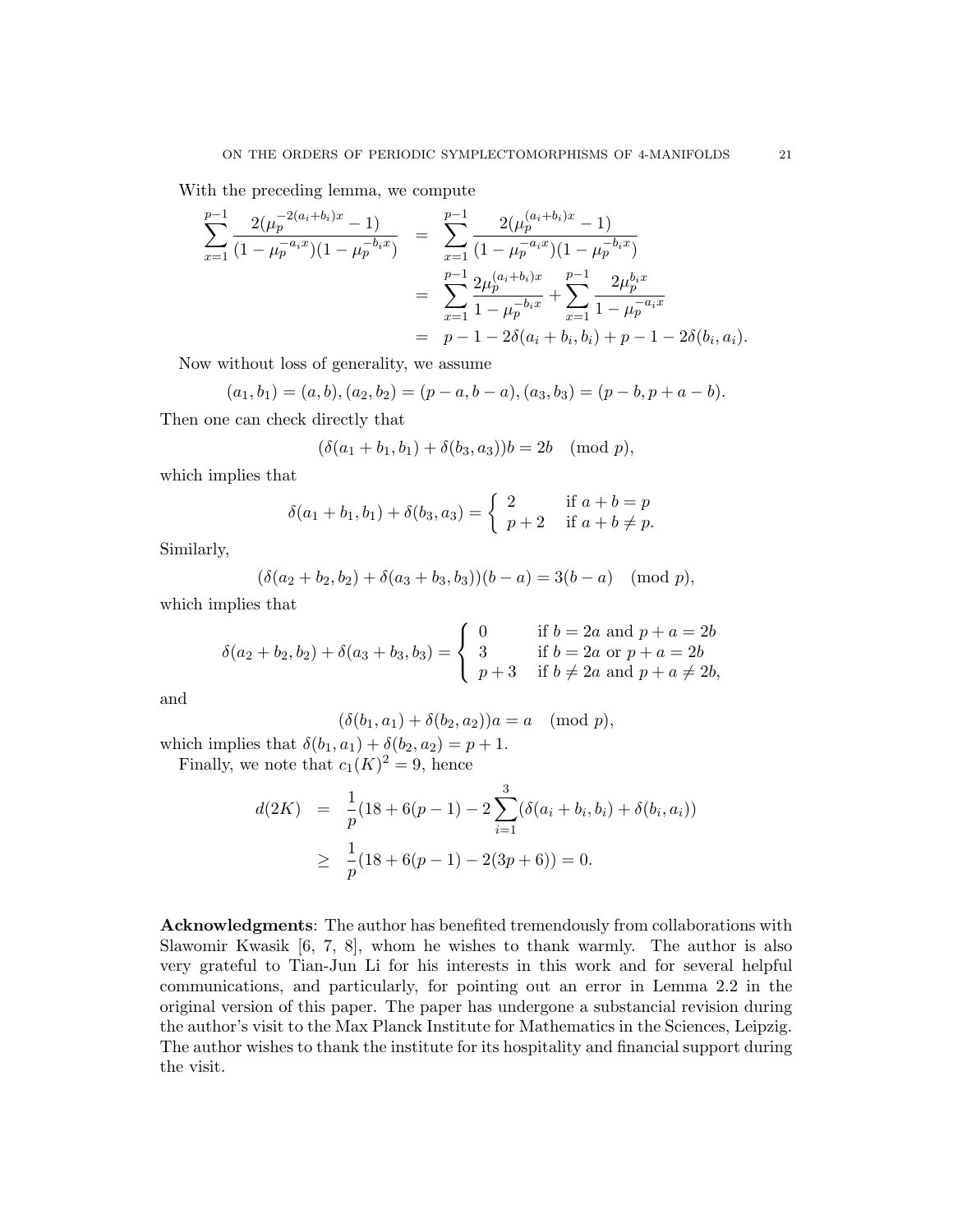#### **REFERENCES**

- [1] A. Andreotti, Sopra le superficie che possegono transformazioni birazionali in se, Rend. Mat. Appl. 9 (1950), 255-279.
- [2] M.F. Atiyah and F. Hirzebruch, Spin-manifolds and group actions, Essays on Topology and Related Topics (Mémoires dédiés à Georges de Rham), pp. 18-28, Springer, New York, 1970.
- [3] S. Baldridge, Seiberg-Witten vanishing theorem for  $\mathbb{S}^1$ -manifolds with fixed points, Pacific J. of Math. 217 (2004), no.1, 1-10.
- [4] W. Chen, Pseudoholomorphic curves in four-orbifolds and some applications, in Geometry and Topology of Manifolds, Boden, H.U. et al ed., Fields Institute Communications 47, pp. 11-37. Amer. Math. Soc., Providence, RI, 2005.

[5] —————, Smooth s-cobordisms of elliptic 3-manifolds, Journal of Differential Geometry 73 no.3 (2006), 413-490.

[6] W. Chen and S. Kwasik, Symplectic symmetries of 4-manifolds, Topology 46 no.2 (2007), 103-128.

[7] —————-, Symmetries and exotic smooth structures on a K3 surface, J Topol 1 (2008), 923-962.

 $[8] \longrightarrow$ , Symmetric homotopy K3 surfaces, arXiv:0709.2448.

- [9] A. Corti, Polynomial bounds for the number of automorphisms of a surface of general type, Ann. Sci. Ecole Norm. Sup. 24 (1991), 113-137.
- [10] A. Edmonds, Construction of group actions on four-manifolds, Trans. Amer. Math. Soc. 299 (1987), 155-170.
- [11] ——————-, Aspects of group actions on four-manifolds, Topology and its Applications 31 (1989), 109-124.
- [12] A. Edmonds and J. Ewing, Locally linear group actions on the complex projective plane, Topology 28 no.2 (1989), 211-223.
- [13] R. Fintushel and R. Stern, *Knots, links, and 4-manifolds*, Invent. Math.134 (1998), 363-400.
- [14] A. Howard and A.J. Sommese, On the orders of the automorphism groups of certain projective manifolds, in Manifolds and Lie Groups, Progress in Math. 14, Birkhäuser, 1982, pp. 145-158.
- [15] A.T. Huckleberry and M. Sauer, On the order of the automorphism group of a surface of general type, Math. Z. 205 (1990), 321-329.
- [16] S. Kwasik and R. Schultz, Homological properties of periodic homeomorphisms of 4-manifolds, Duke Math. J. 58 (1989), 241-250.
- [17] J. Keum, Quotients of fake projective planes, Geometry and Topology 12 (2008), 2497-2515.
- [18] T.-J. Li, The Kodaira dimension of symplectic 4-manifolds, Clay Mathematics Proceedings, Volume 5, 2006, 249-261.
- [19] T.-J. Li and A.-K. Liu, On the equivalence between SW and Gr in the case  $b^+ = 1$ , Internat. Math. Res. Notices, No. 7 (1999), 335-345.
- [20] D. McDuff and D. Salamon, Introduction to Symplectic Topology, Oxford Mathematical Monographs, second edition, Oxford University Press, 1998.
- [21] ———, *J-holomorphic Curves and Symplectic Topology*, Colloquium Publications 52, AMS, 2004.
- [22] M. Micallef and B. White, The structure of branch points in minimal surfaces and in pseudoholomorphic curves, Ann. of Math. **139** (1994), 35-85.
- [23] J. Park, Simply connected symplectic 4-manifold with  $b_2^+=1$  and  $c_1^2=2$ , Invent. Math. 159 (2005), 657-667.
- [24] C. Peters, On automorphisms of compact Kähler surfaces, Algebraic Geometry Angers 1979, Alphen aan de Rijn: Sijthoff and Noordhoff 1980.
- [25] C.H. Taubes,  $SW \Rightarrow Gr: from the Seiberg-Witten equations to pseudoholomorphic curves, J.$ Amer. Math. Soc. 9 (1996), 845-918, and reprinted with errata in Proceedings of the First IP Lectures Series, Volume II, R. Wentworth ed., International Press, Somerville, MA, 2000.
- [26] G. Xiao, On abelian automorphism group of a surface of general type, Invent. Math. 102 (1990), 619-631.
- [27] ————-, Bound of automorphisms of surfaces of general type, I, Ann. of Math. (2) 139 (1994), no. 1, 51-77.